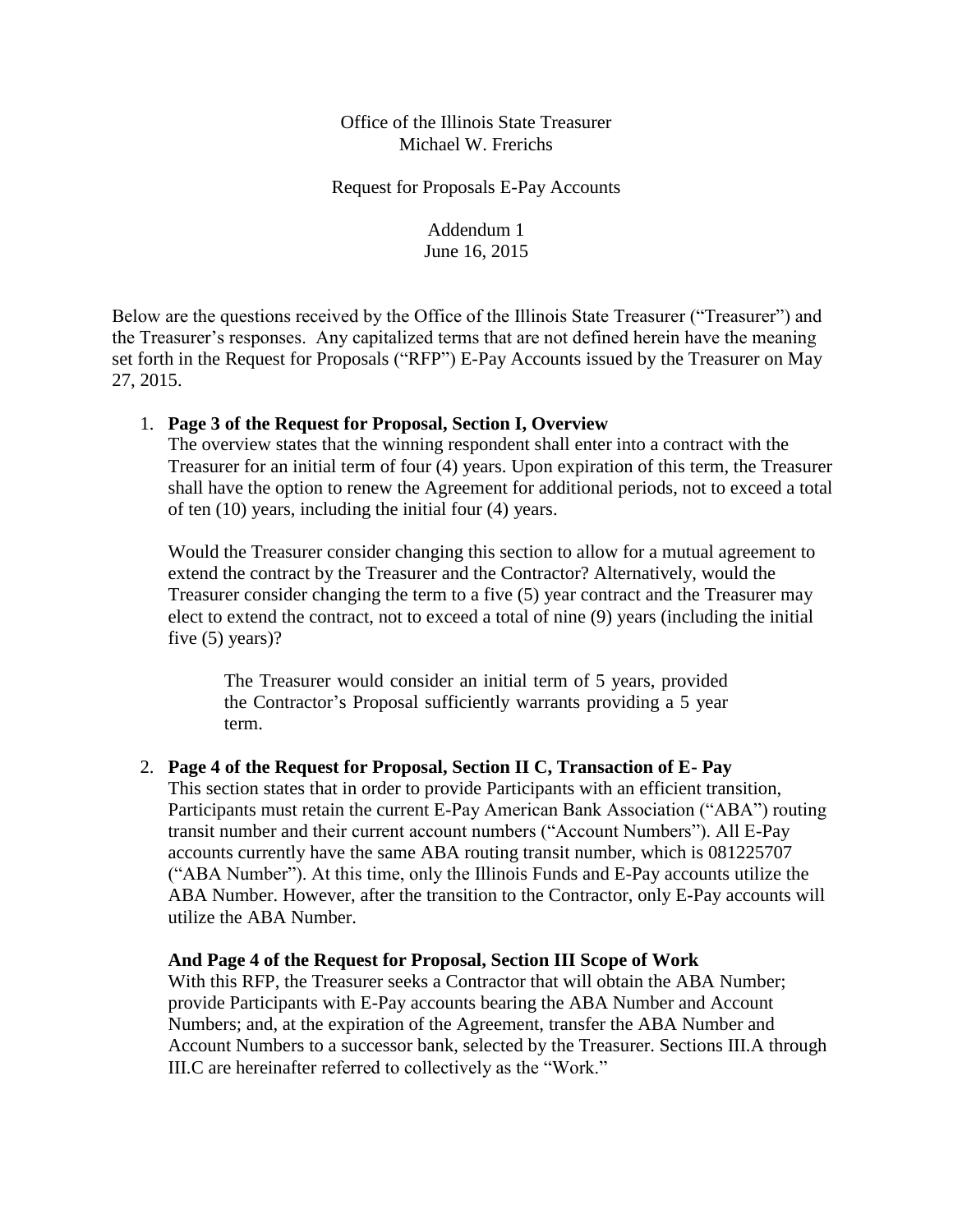as indicated in the above Scope of Work or can the successful vendor utilize the current when transitioning a significantly large number of participants. We understand that the ABA number is currently assigned to US Bank. Does the Treasurer expect that the successful bidder will "obtain" the ABA number from US Bank ABA and account numbers as part of its solution? Please provide further detail on how the Treasurer expects the accounts to operate with the new custodian. It is our experience that the actual transfer and reassignment of an ABA number is extremely rare and occurs

 The Treasurer will require Contractor to obtain and assign the ABA Number and Account Numbers to the accounts that will be Contractor to obtain the ABA Number. The Contractor will acquire the ABA Number through the normal channels for the transfer/acquisition of ABA numbers. After the transition to the Contractor is complete, Participants will have the same ABA and moving to the Contractor. US Bank has agreed to allow the account numbers as prior to the conversion.

### 3. **Page 3, Section II. Background B. Current Account Structure**

What is the current cut-off time for participants to initiate a wire? Are all wires going to domestic banks? What is the current cut-off time for participants to send an ACH origination file? Are all ACH transactions going to domestic banks?

 Currently wires must be initiated by 11:00 a.m. CT. Protocols require wires to be sent to a pre-determined institution or be written on the Participant's letterhead, signed by an authorized signor. The Treasurer is not aware of a significant volume of wires to non-domestic banks. New protocols for wires will be part of the Agreement. Currently, ACH cut-offs follow normal industry standards. The Treasurer is not aware of a significant volume of non-domestic outgoing ACH traffic.

#### 4. **Page 4, Section II, Background B. Current Account Structure**

 balances for E-Pay accounts only that would not include the IL Funds balances? In addition, can we get the breakdown by individual E-Pay accounts? The average total balance of all E-Pay accounts over the past 18 months is nearly \$739,000,000. During the Bidders Conference it was confirmed that the total of \$739,000,000 included the amount in Illinois Funds. Can you provide a breakdown of

 The funds in the accounts cannot be distinguished between Illinois Funds and E-Pay funds, as E-Pay funds currently go into Illinois Funds accounts. Balances in each of the E-Pay accounts after the transition will be determined by a number of factors that will be addressed by the Proposals, such as the possibility of sweeping the accounts or collateralizing the balances.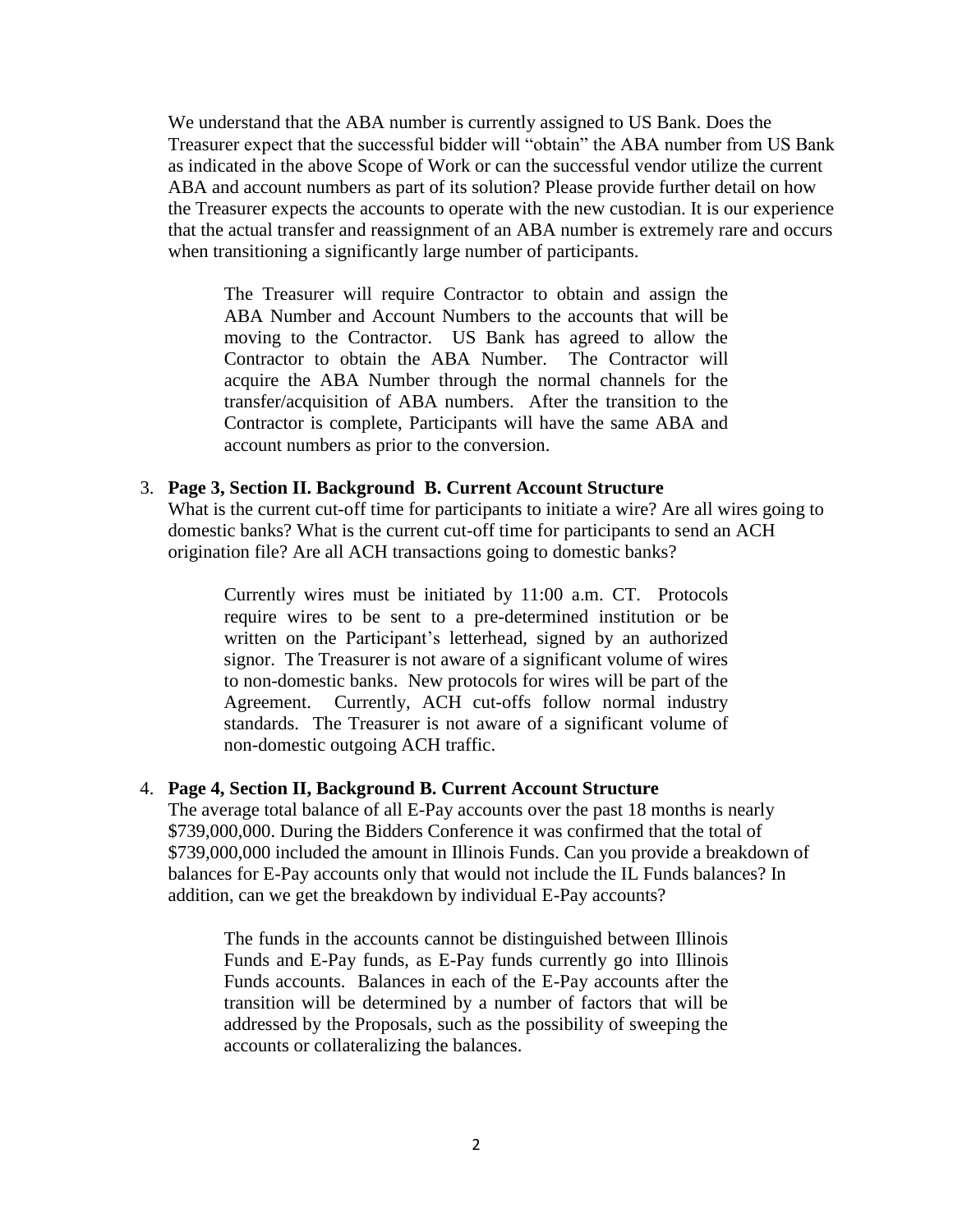### 5. **Page 4, Section II, Background B. Current Account Structure**

 Are deposits made to the E-Pay accounts only via ACH for credit card settlements or are there other types of deposits, i.e. incoming wire transfer? Please list all types of transactions that settle to the account.

 ("EFT") for credit card and E-check settlements from the contracted processors. After the conversion, it is the Treasurer's intent for the E-Pay accounts to only accept electronic payments E-Pay accepts deposits via ACH and electronic funds transfer from the processors or the Illinois Funds.

6. **Page 4, Section II, Background B. Current Account Structure**  What situations create a chargeback?

> A chargeback may occur when a cardholder or issuer disputes a Participant's charge.

### 7. **Page 4, Section II Background C. Transition of E-Pay**

 agreements, wire transfer agreements, etc.) for all participants or is there a master you provide a copy of the current master agreement? Is the bank responsible for all account opening documentation (i.e. signature cards, ACH agreement with the Treasurer's office? If there is a master agreement, can the bank add verbiage to the existing agreement to include the bank's required documentation? Can

 There is currently no master agreement for the E-Pay accounts, because they fall under the custodial contract with U.S Bank, set to expire in February 2016. However, the Agreement entered into between the Contractor and the Treasurer will be a master agreement. Participants will enter into their own agreements with the Contractor pursuant to the master agreement.

### 8. **Page 4, Section II, Background C. Transition of E-Pay**

 based on the prefix? For new participant accounts, can we assign the 10-12 digit account Is there a check digit routine on the account numbers? With the first 5 digits of the accounts defined (71391, 15160, 43486, 25160), does the prefix denote a specific type of participant (i.e. county treasurer, college, etc.)? Are there account set-up differences numbers of our choosing?

 numbers, thus there is no special meaning to how they were established. For any new accounts opened by the Contractor (*i.e.*  accounts that are not transferred from the current custodian), the Treasurer is open to how the 10 or 12 digit account structure is There is no account number protocol with the current account developed.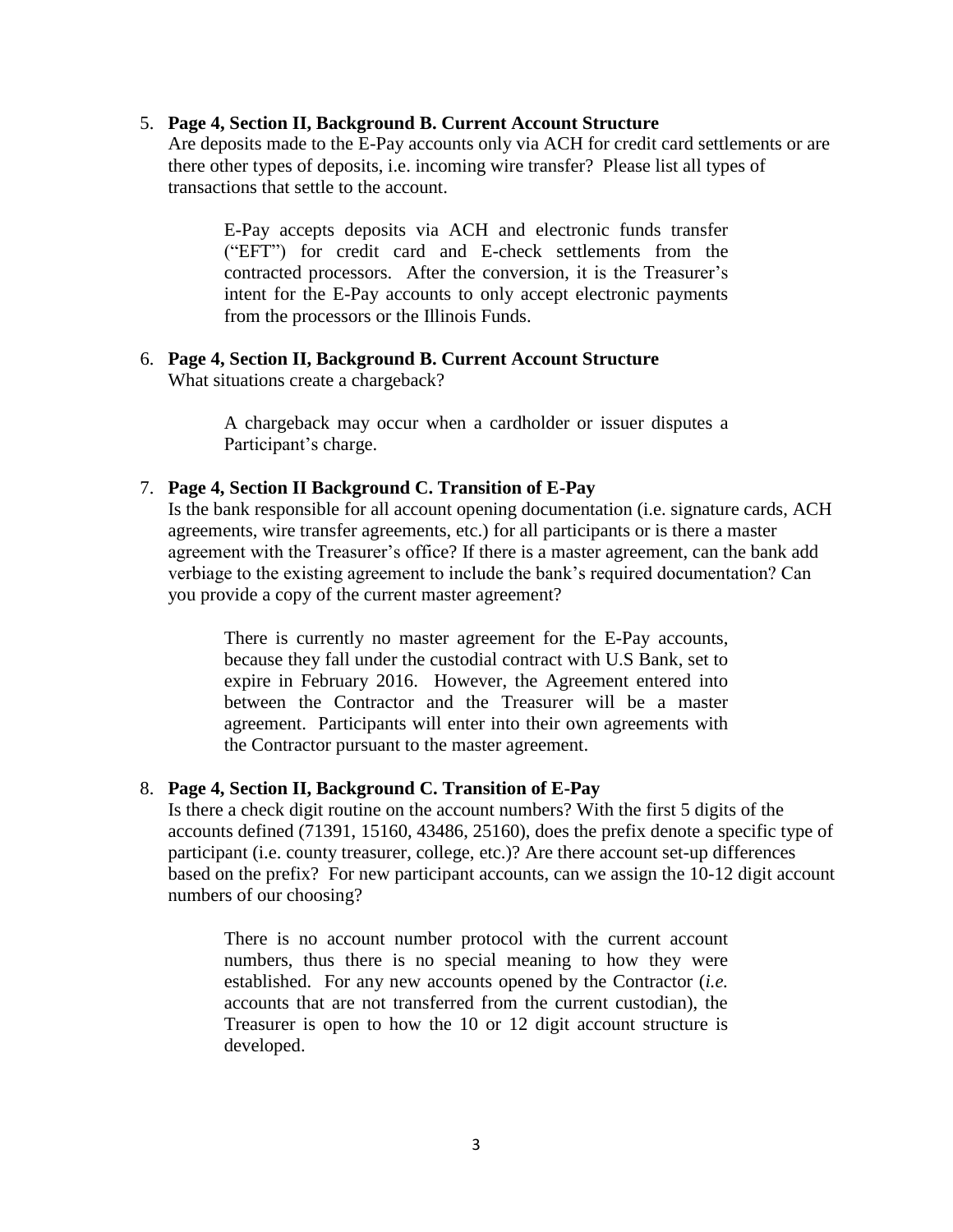### 9. **Page 5, Section III, Scope of Work B. Accounts #2**

 custodial bank has dedicated for the customer service of the E-Pay accounts? What volume of contact exists today for E-Pay related questions/issues? What time of day/week is support necessary? Can you provide the number of employees the current

 Generally, Participants refer most questions to the Treasurer's staff. The Contractor will receive calls from Participants with traditional banking questions, such as questions regarding overdrafts, wires, and ACHs. At a minimum, the Treasurer intends for the Contractor to provide support Monday through Friday, from 8:00 a.m. CT to 4:30 p.m. CT. Currently, E-Pay customer service is combined with the Illinois Funds customer service for a total of 3 team members and a supervisor.

#### 10. **Page 5, Section III, Scope of Work B. Accounts, #3**

Can the existing toll-free number be transferred to the new vendor? If not, can a prompt be added to transfer to new vendor?

 The current E-Pay toll-free number comes in to the Treasurer and will not be transferred. The Treasurer is willing to explore the possibility of creating a prompt for the Contractor. Respondents should feel free to propose possible solutions for Participants to contact the Contractor for bank-related customer service issues.

### 11. **Page 5, Section III, Scope of Work B. Accounts, #4**

Can participants look up deposits online versus receiving an email or fax?

notifications via e-mail or fax. The Contractor must give Participants online access to their account information, but it does not have to send deposit

### 12. Page 5, Section III, Scope of Work C Add-ons #1

 Can you confirm who moves the funds – the E-pay participants or the E-Pay custodian bank? What is a TIP file? Can you provide a file format for the TIP file? Is the wire a separate wire for each participant or a single net wire? Is the pre-determined amount the same for all participants?

 Under the proposed new process, the Participant will authorize the automatic transfer of funds above a predetermined amount, and the Contractor will provide the TIP file, containing each day's transactions to US Bancorp Fund Services. Funds will be settled net for each day's trading activity as a single fed wire. The predetermined amount will be set by the Treasurer, based on the limitations of the Contractor. A TIP file is a proprietary layout designed to interface with the investment account transfer agent system. For additional information on a TIP file, please see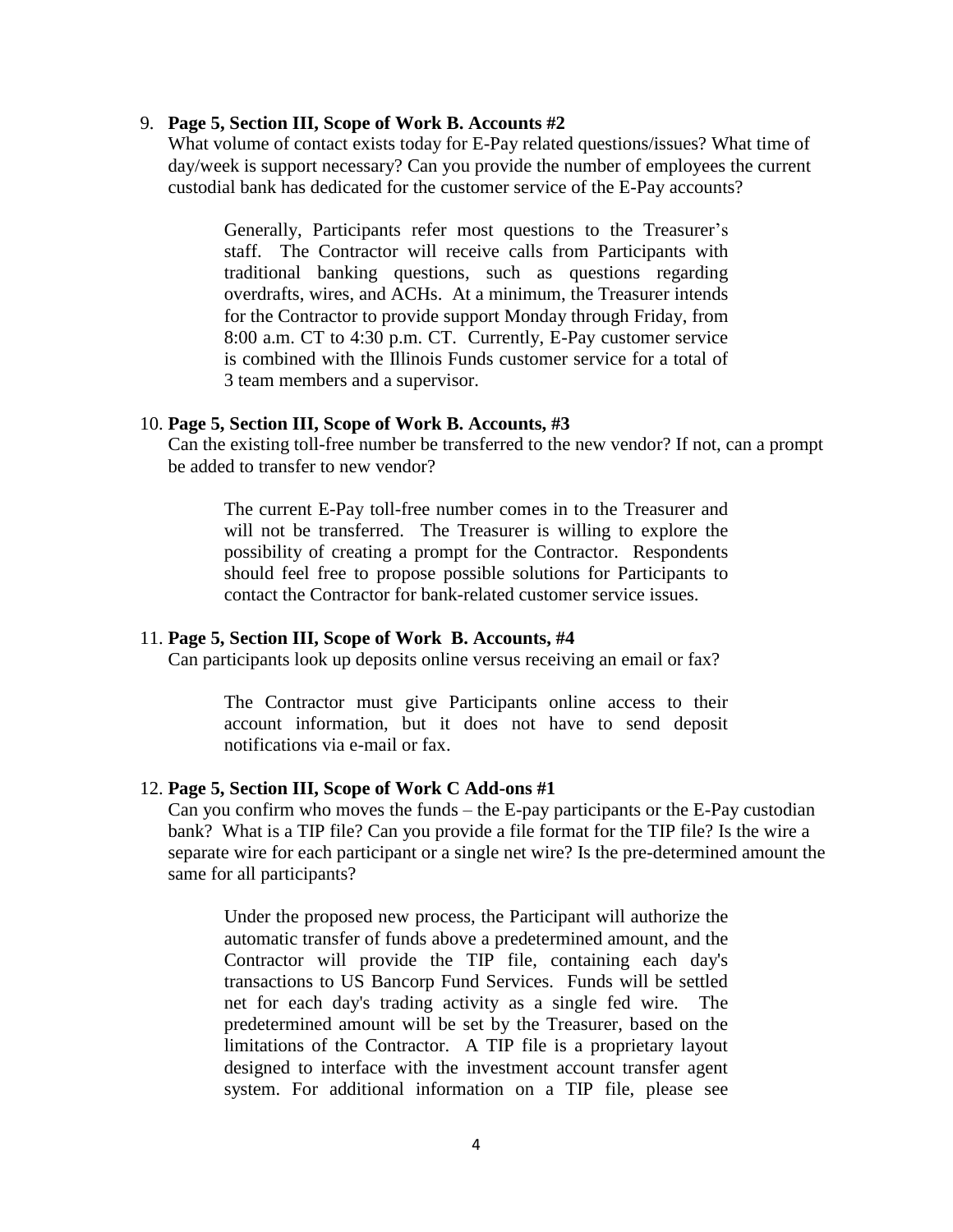Chapter 5: Direct Purchase, attached hereto as Exhibit A and incorporated herein.

### 13. **Page 6, Section III, C. Add-ons, #3**

What if the participant is overdrawn? How will the fee be handled?

 The Treasurer would prefer for Participants to only be allowed to correct overdrafts by moving funds from their Illinois Funds account. The handling of overdraft fees will be determined by the Contractor and Treasurer and the Contractor's minimum balance requirements. Regardless, as stated in Section III.B.7 of the RFP, the Contractor must give Participants the option to receive invoices for their fees.

#### 14. **Page 7, Section IV, Proposal A. Proposal Format, #6**

Can we submit our Illinois Procurement Gateway vendor number instead of paper?

 Gateway at this time, so Respondents cannot submit their vendor The Treasurer is not a participant in the Illinois Procurement numbers in lieu of paper.

### 15. **Page 8, RFP Schedule and Process A. RFP Schedule**

What is the expected implementation date?

 This implementation will coincide with the transition date for custodial services, which is currently set for February 2016.

### 16. **Page 5, Section III, Scope of Work A. Transition, #3**

Can you please provide additional information regarding the ICL? What information is being transmitted? What is the timing (daily time) of the settlement information exchange to the current custodial bank?

 The current file format for an image cash letter is X9.100-187. Regarding the settlement, if U.S. Bank already has an image be done through TCH/SVPCo, ViewPointe or Fed Wire. If there is exchange relationship with the Contractor, then the settlement can no existing relationship, then US Bank's Technology Operations Group (TOS) will have to determine the settlement process.

### 17. **Page 5, Section III, Scope of Work B. Accounts, #5**

How far back is historical account detail with addenda to be provided? How far back are daily and monthly statements to be provided? Please confirm that the current E-Pay custodial bank will provide access to historical information performed through them.

Currently, the Treasurer does not have this information.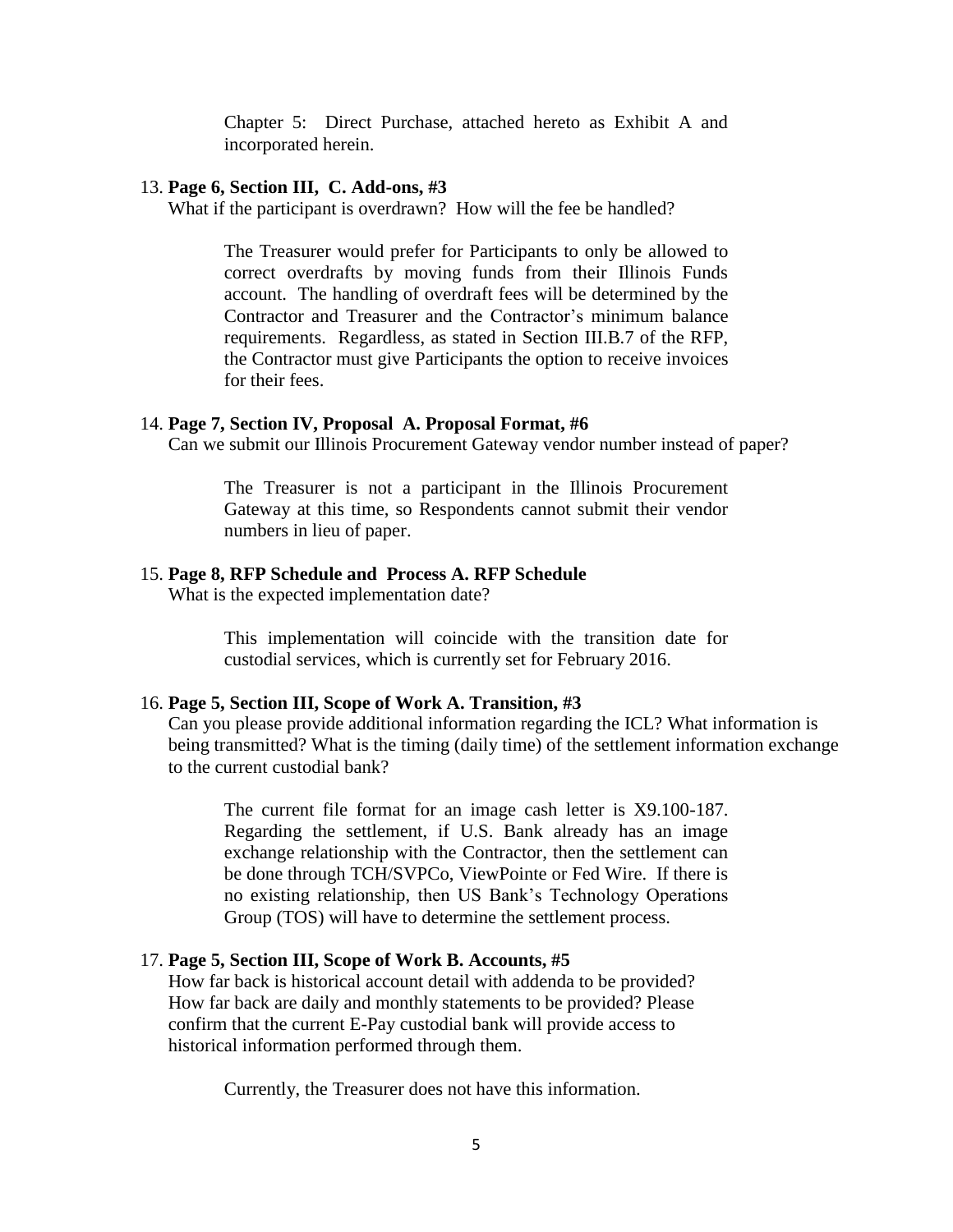### 18. **Page 4, Section II, Background B. Current Account Structure**

 ACH items originated and number of participants that originate ACH What is the average activity on the accounts: Number of credits Number of debits ACH items received Wire Transfers originated and number of participants that originate wire transfers Wire Transfers received and the number of participants that receive wire transfers

Number of credits: 36,326 credits to the E-Pay accounts in February 2015

Number of debits: 3,741 debits to the E-Pay accounts in February 2015

 ACH: Less than 5 Participants originate ACH. ACH items originated and number of participants that originate

ACH items received: The accounts received 36,148 ACH items in February 2015.

 month of February 2015. Eight Participants received wires in Wire Transfers originated and number of participants that originate wire transfers: Less than 10 Participants originate wires. 140 wires were initiated by the custodial bank on E-Pay accounts in the February 2015 for a total of 44 incoming wires.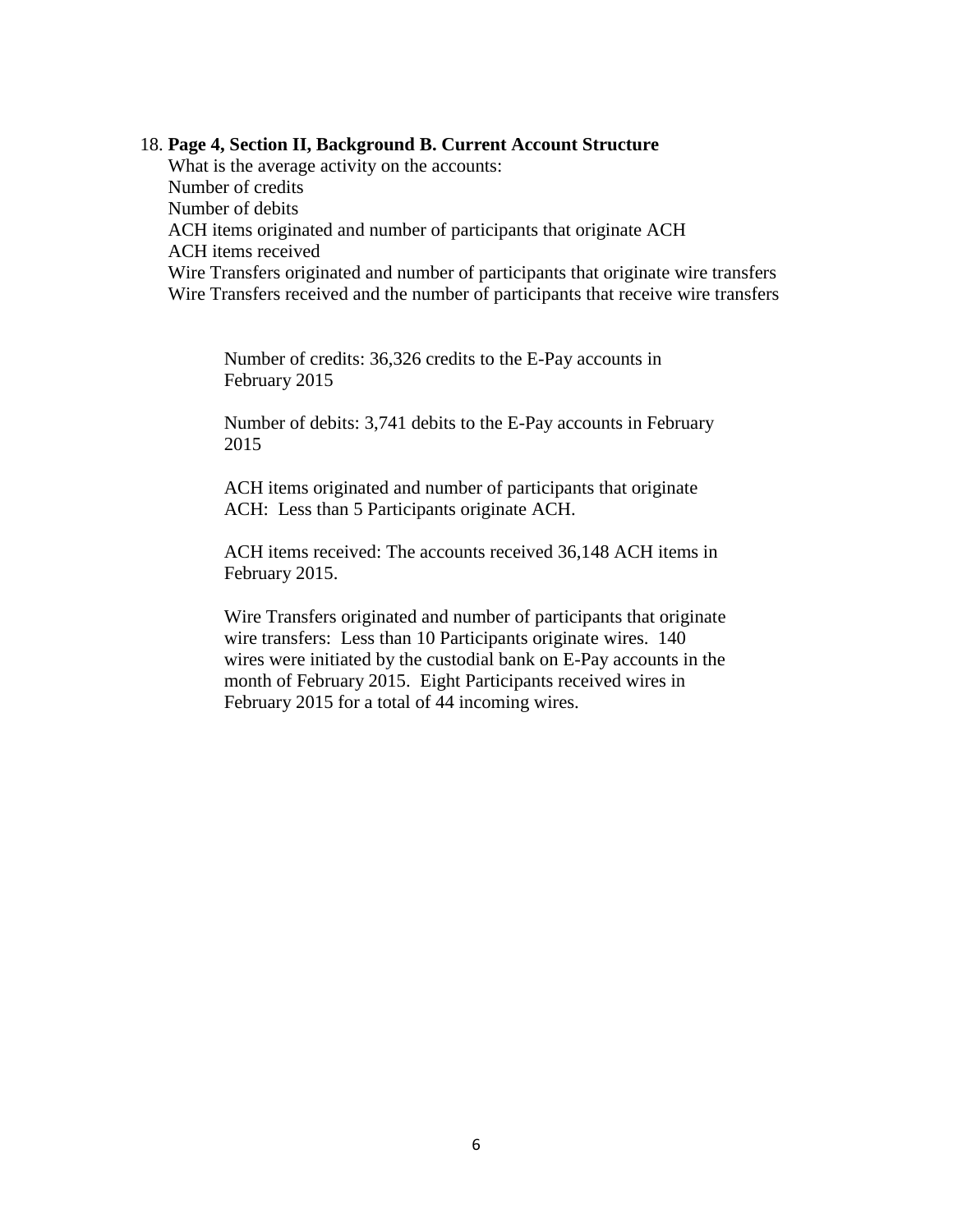# Chapter 5: Direct Purchase

## **DP-Direct Purchase** - **DPAY Overview**

Direct Purchase (DPAY) provides the ability to purchase funds into a shareholder's account. These purchases must be in non-fiduciary accounts.

**Note:** The DPAY facility is part of the PURCH consolidated processing facility. See the TA2000 *Operator Security Quick Reference Guide* for.more information.

The Override Purchase Hold Period Flag in record 2, position 53, and the Override Purchase Hold Period Days flag in record 2, position 54, refer to overriding the Premature Removal Days fund option in the Fund Options File (ASS).

This option determines when the money is available for redemption.

The results of this transaction will post to the Financial Transaction File database.

### **Trailer Records**

Totals should be added to total purchase and total purchase dollars in the trailer record.

Clients and broker/dealers must send Inbound TIP records in sequential order for omnibus transparency transactions. All records in a layout are required for omnibus transparency transactions. For example, if records 1-3 and 5 are required for a layout, DST must receive records 1-5, in sequential order, to process the transaction for omnibus transparency. If all records are not received, transactions are not monitored for compliance with Short-Term Trader fees, Excessive Trader fees, or rights of accumulation pricing.

## **Related Report**

Batch Transmission Errors Transaction ID: DPAY (R02365)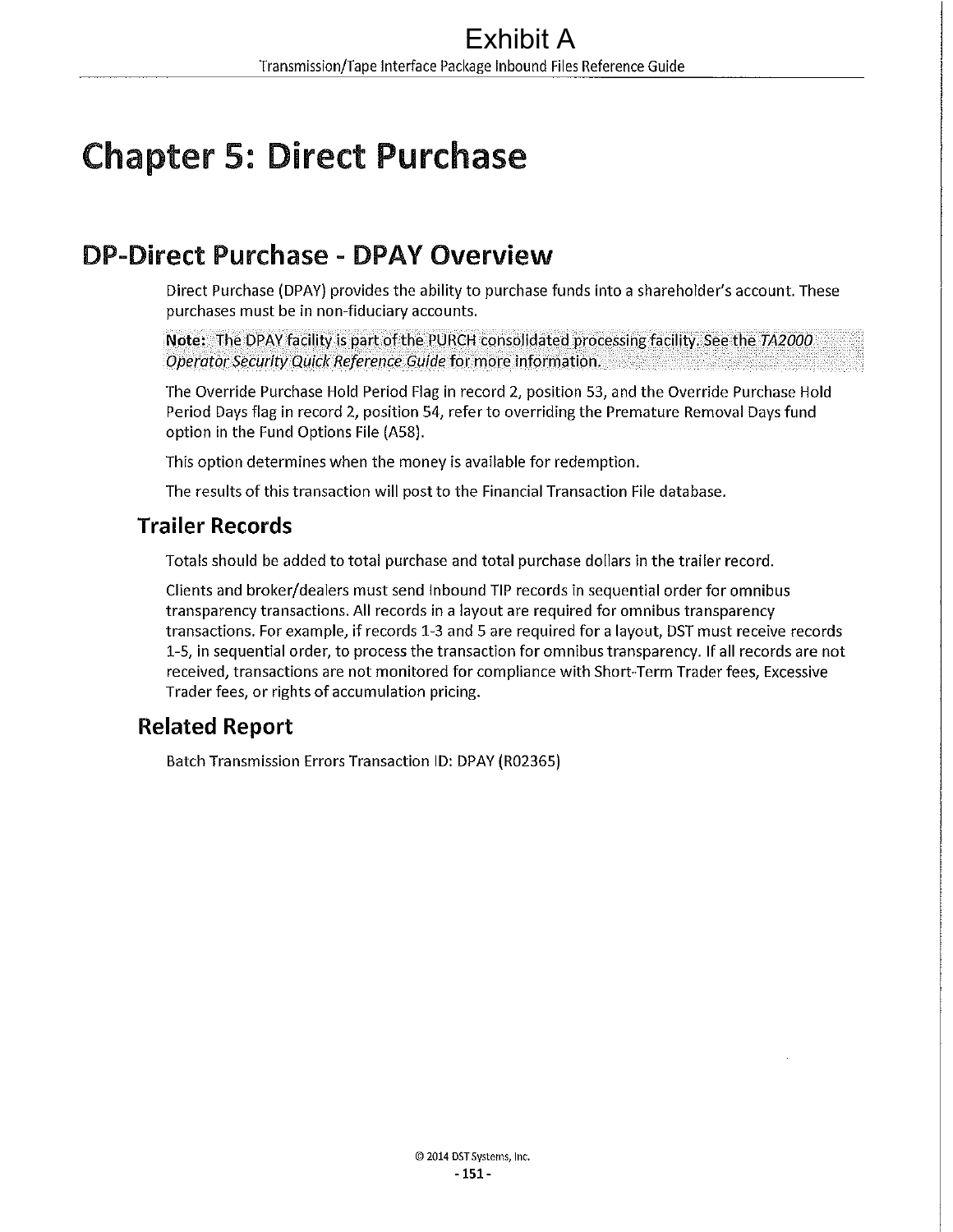## **DP-Direct Purchase - DPAY Detail Record 1 of 5**

| Sicial | <b>End:</b>    | । दिन प्रति ।  | wpe       | <b>Gyloyek</b> | <b>Description</b>                                                                                                              |
|--------|----------------|----------------|-----------|----------------|---------------------------------------------------------------------------------------------------------------------------------|
| 1      | $\overline{2}$ | 2              | Alpha/Num | R              | <b>Transaction Identifier</b><br>DP = Direct Purchase                                                                           |
| 3      | 3              | $\mathbf 1$    | Alpha/Num | R              | Sequence Number<br>$1 =$ first detail record                                                                                    |
| 4      | 5              | $\overline{2}$ | Alpha/Num | R              | <b>Transaction Type</b><br>$01$ = direct purchase                                                                               |
| 6      | 13             | 8              | Numeric   | R              | Trade Date (CCYYMMDD)                                                                                                           |
| 14     | 16             | 3              | Alpha/Num | $\circ$        | As-of Reason Code<br>Required for as-of trade date                                                                              |
| 17     | 25             | 9              | Alpha/Num | R              | Committee for Uniform Securities Identification<br>Procedure (CUSIP) Number or Fund Code                                        |
| 26     | 26             | $\mathbf{1}$   | Alpha/Num | R              | CUSIP Number or Fund Code used<br>C = CUSIP number used in position 17-25<br>$F =$ fund code used in position 19-25             |
| 27     | 46             | 20             | Alpha/Num | $\mathsf{R}$   | <b>Account Number</b>                                                                                                           |
| 47     | 47             | $\mathbf 1$    | Alpha/Num | $\mathsf{R}$   | Account Number Code<br>$F =$ fund account number used in position 36-46<br>$E$ = external account number used in position 27-46 |
| 48     | 54             | 7              | Numeric   | $\circ$        | Firm/Dealer Number<br>(required if external account number is used)                                                             |
| 55     | 63             | 9              | Alpha/Num | $\circ$        | Firm/Dealer Branch Number                                                                                                       |
| 64     | 70             | 7              | Numeric   | R              | <b>Batch Number</b>                                                                                                             |
| 71     | 71             | $\mathbf{1}$   | Alpha/Num | $\mathsf{R}$   | Pre-noon/Post-noon Trade<br>$0 = post-noon$<br>$1 = pre-noon$                                                                   |
| 72     | 80             | 9              | Numeric   | Х              | <b>Group Number</b>                                                                                                             |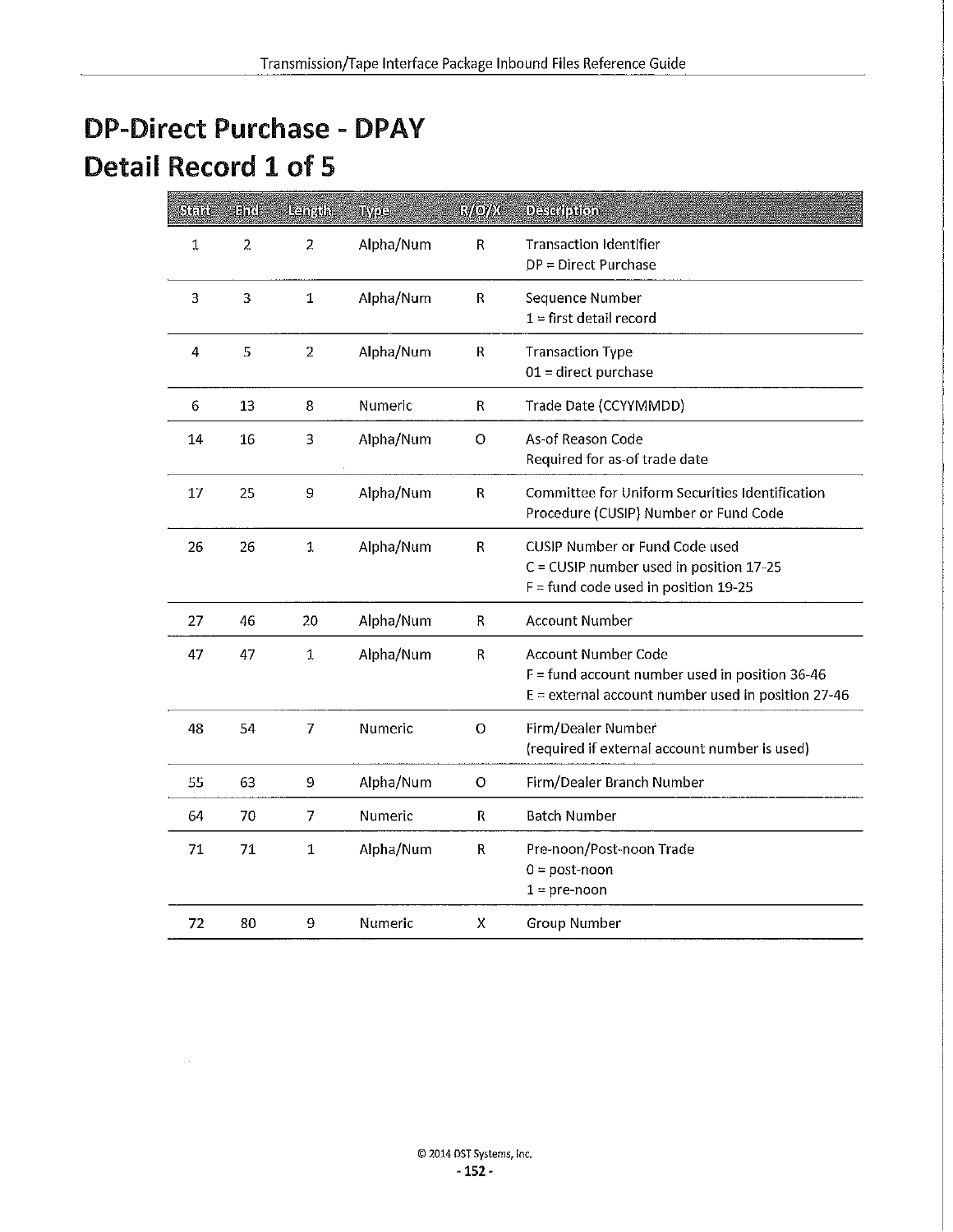## **DP-Direct Purchase - DPAY Detail Record 2 of 5**

| Stan | Hit            | <u>Isanah</u>  | ស្ត្រោះ   | <b>RAOVE</b> | Description                                                                                                                                |
|------|----------------|----------------|-----------|--------------|--------------------------------------------------------------------------------------------------------------------------------------------|
| 1    | $\overline{2}$ | 2              | Alpha/Num | R            | <b>Transaction Identifier</b><br>DP = Direct Purchase                                                                                      |
| 3    | 3              | $\mathbf 1$    | Alpha/Num | R            | Sequence Number<br>$2 =$ second detail record                                                                                              |
| 4    | 18             | 15             | Numeric   | ${\sf R}$    | Gross Amount (2 decimal places)<br>or<br>Total Shares (4 decimal places)<br>Note: Shares are not valid for this<br>transaction type.       |
| 19   | 19             | $\mathbf{1}$   | Alpha/Num | R            | Share/Dollar Indicator<br>$^{\prime}$ or 0 = shares used<br>$1 =$ dollars used<br>Note: Shares are not valid for this<br>transaction type. |
| 20   | 21             | $\overline{2}$ | Numeric   | O            | <b>Discount Category</b>                                                                                                                   |
| 22   | 30             | 9              | Numeric   | X            | <b>Cumulative Discount Number</b>                                                                                                          |
| 31   | 31             | 1              | Alpha/Num | R            | Certificate Issuance Code<br>$0 =$ do not issue certificate<br>$1 =$ issue certificate                                                     |
| 32   | 32             | 1              | Alpha/Num | Χ            | Deduct Wire Fee<br>$N =$ do not deduct fee<br>$Y =$ deduct fee                                                                             |
| 33   | 40             | 8              | Alpha/Num | O            | Payment Date (CCYYMMDD)<br>(daily accrual starts on payment date<br>plus one day)                                                          |
| 41   | 41             | $\mathbf 1$    | Alpha/Num | х            | Sweep Indicator (DFUNP)<br>$0 = not a sweep$<br>$1 =$ sweep                                                                                |
| 42   | 42             | $\mathbf 1$    | Alpha/Num | Χ            | Fee Indicator<br>$0 = not applicable$<br>$F = flat fee$<br>$P =$ percentage fee                                                            |
| 43   | 43             | $\mathbf 1$    | Alpha/Num | X            | <b>NAV Transaction</b><br>$0 = not NAV$<br>$1 = NAV$                                                                                       |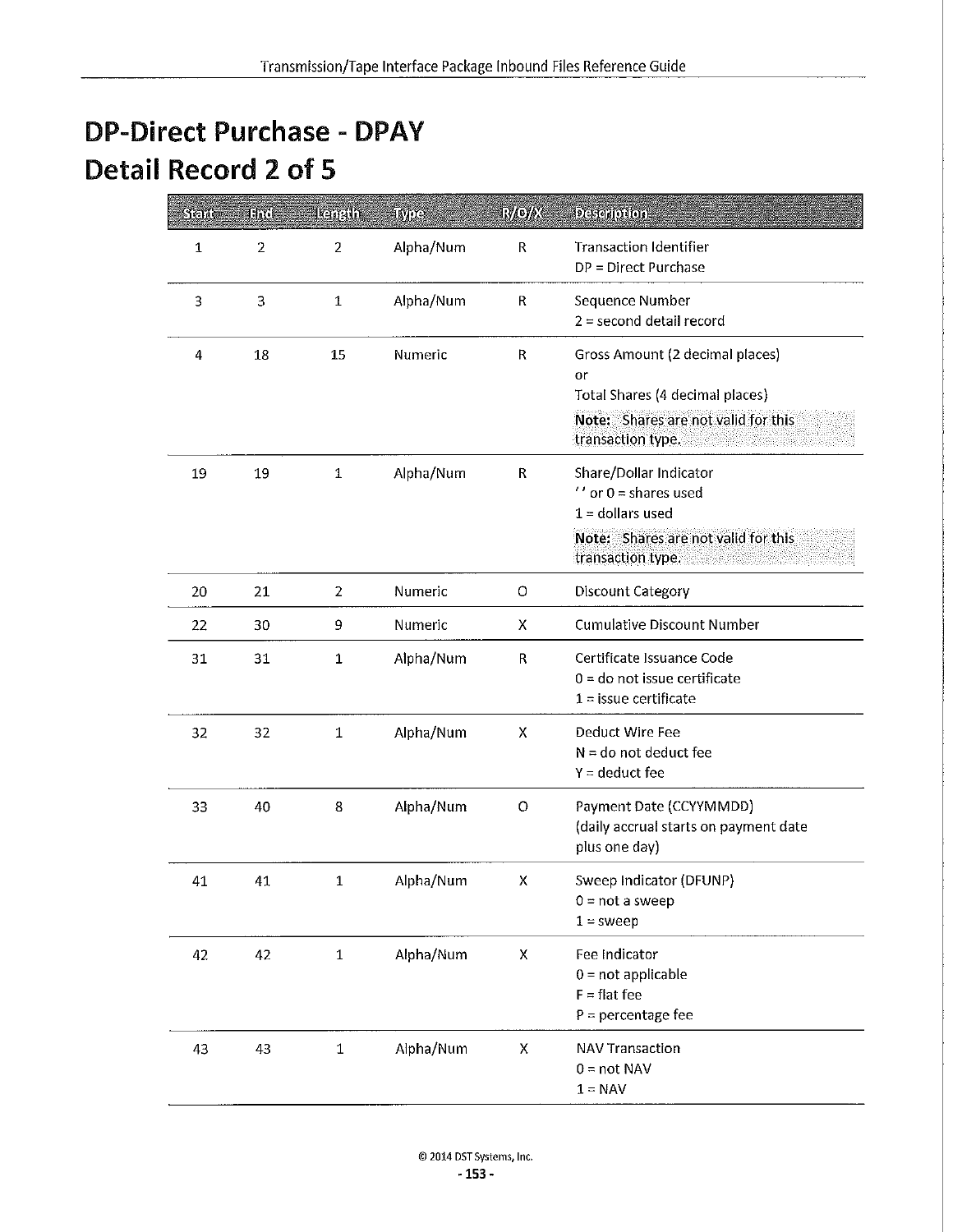| Seid | ENI | <b>Ranadh</b>  | <b>IMO-</b> | <b>Gylovice</b>           | <b>Deseroton</b>                                                                                                                                                                                                                                                                                                                                                                                                                                                          |
|------|-----|----------------|-------------|---------------------------|---------------------------------------------------------------------------------------------------------------------------------------------------------------------------------------------------------------------------------------------------------------------------------------------------------------------------------------------------------------------------------------------------------------------------------------------------------------------------|
| 44   | 44  | $\mathbf{1}$   | Alpha/Num   | X                         | Reduced Price Code<br>$0 = no$ reduced price<br>$1 =$ reduced price                                                                                                                                                                                                                                                                                                                                                                                                       |
| 45   | 46  | $\overline{2}$ | Alpha/Num   | R                         | Exception Code (DPAY and AUTOBUY)<br>$00 =$ regular purchase<br>$01 = NAV$ purchase<br>$02 = NAV$ exchange<br>$06 =$ reduced price<br>$08$ = regular exchange<br>$11 =$ good funds<br>$12$ = government direct deposit<br>(tran code 020-002)<br>$13 = NAV$ purchase<br>(no confirmation; tran code 001-009)<br>$14 = NSCC$ (one-sided exchange;<br>tran code 038-012)<br>20 = external exchange purchase<br>(tran code 001-079)<br>$21 =$ contractual redeposit purchase |
| 47   | 48  | $\overline{2}$ | Alpha/Num   | X                         | <b>Exception Code (DFUNP)</b><br>$00 = no exception$<br>$01 =$ exception fund<br>$02$ = exception plan                                                                                                                                                                                                                                                                                                                                                                    |
| 49   | 49  | $\mathbf{1}$   | Alpha/Num   | $\boldsymbol{\mathsf{x}}$ | Nondeductible IRA<br>$^{\prime\prime}$ or 0 = nondeductible<br>$1 =$ deductible                                                                                                                                                                                                                                                                                                                                                                                           |
| 50   | 50  | 1              | Alpha/Num   | $\pmb{\times}$            | Override Minimum/Maximum<br>$N =$ do not override<br>$Y = override$                                                                                                                                                                                                                                                                                                                                                                                                       |

 $\mathcal{L}$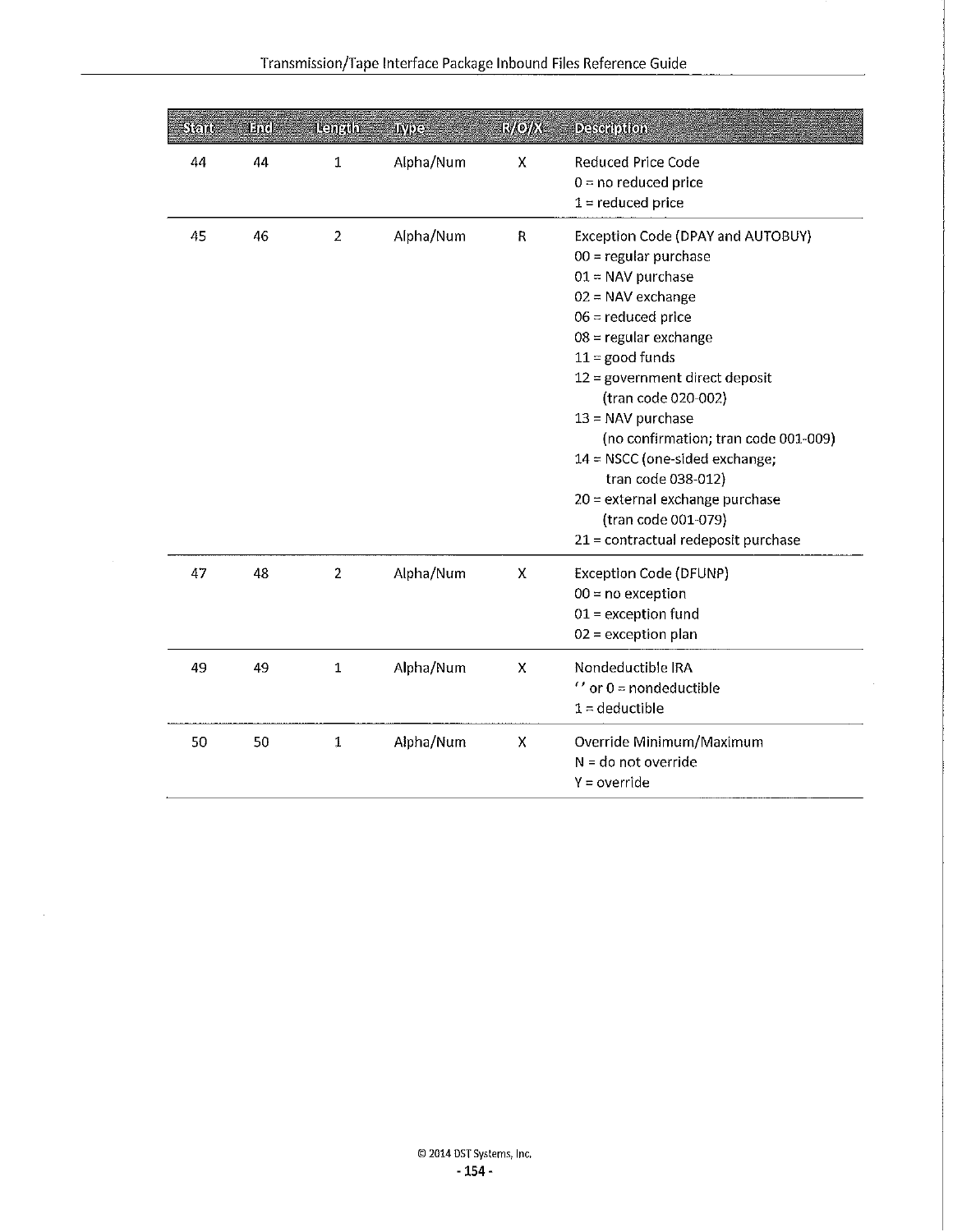| ડીનો | Eild | <b>Denedo</b> | IWU 1     | <b>Ryloyee</b> | <b>Description</b>                                                                                                                                                                                                                                                                                                                                                                                                                                                                                                                                                                                                                                                   |
|------|------|---------------|-----------|----------------|----------------------------------------------------------------------------------------------------------------------------------------------------------------------------------------------------------------------------------------------------------------------------------------------------------------------------------------------------------------------------------------------------------------------------------------------------------------------------------------------------------------------------------------------------------------------------------------------------------------------------------------------------------------------|
| 51   | 51   | $\mathbf{1}$  | Alpha/Num | Χ              | Contribution Type Code<br>$1$ = employer current year<br>2 = employer prior year<br>$3$ = employee current year<br>$4 =$ employee prior year<br>$5 =$ salary reduction current year<br>$6$ = salary reduction prior year<br>7 = employer salary reduction current year<br>$8$ = employer salary reduction prior year<br>$9 =$ Roth IRA conversion<br>$A =$ contribution type RCH<br>$B =$ contribution type RCH – prior<br>$C =$ rollover<br>$D =$ rollover earnings<br>$E = current year$<br>$F =$ earnings<br>$G = QTSP - RLO - negative earnings$<br>$H = QTSP - RLO - negative earnings value$<br>$I = non-owner - current year$<br>$J = non-owner - prior year$ |
| 52   | 52   | 1             | Numeric   | R              | Mailing Code<br>(required only if a certificate was issued<br>in position 31 of record 2)<br>$0 =$ certificates to dealer<br>$1$ = certificates to shareholder<br>$2$ = certificates to special<br>$3$ = certificates to dividend mail<br>$4$ = certificates to special instructions<br>$5$ = certificates to transfer agent<br>$6$ = certificates to clearing dealer                                                                                                                                                                                                                                                                                                |
| 53   | 53   | 1             | Alpha/Num | O              | Override Purchase Hold Period Flag<br>$N =$ do not override<br>$Y = override$                                                                                                                                                                                                                                                                                                                                                                                                                                                                                                                                                                                        |
| 54   | 56   | 3             | Numeric   | $\circ$        | Override Purchase Hold Period Days<br>(only valid if Override Purchase<br>Hold Period flag = $Y$ )<br>000 = automatically collected                                                                                                                                                                                                                                                                                                                                                                                                                                                                                                                                  |
| 57   | 63   | 7             | Alpha/Num | $\Omega$       | Exchange "From" Fund<br>(may use the fund short literal)                                                                                                                                                                                                                                                                                                                                                                                                                                                                                                                                                                                                             |
| 64   | 78   | 15            | Numeric   | x              | LOI Contract Amount (decimal 2 places)                                                                                                                                                                                                                                                                                                                                                                                                                                                                                                                                                                                                                               |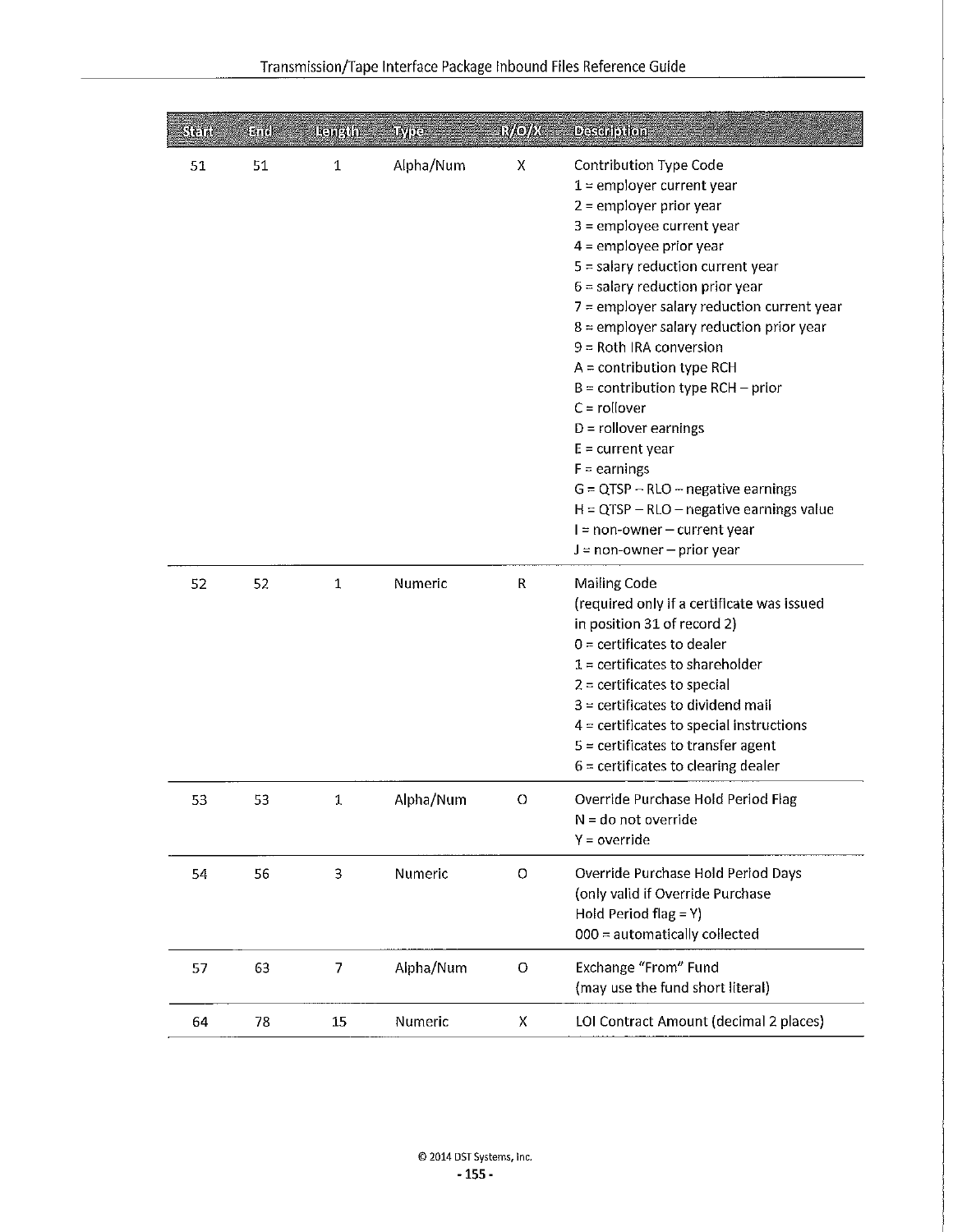| Stad | 团的 | <b>Astral</b> | Type      | <b>EMOVE</b> | <b>Description</b>                                                                                                                                                                                                                                                                                                |
|------|----|---------------|-----------|--------------|-------------------------------------------------------------------------------------------------------------------------------------------------------------------------------------------------------------------------------------------------------------------------------------------------------------------|
| 79   | 79 | $\mathbf 1$   | Alpha/Num | O            | Confirm Print Indicator<br>$\prime$ = not applicable<br>$N =$ do not print confirmation<br>$Y = print$ confirmation                                                                                                                                                                                               |
| 80   | 80 | ${\bf 1}$     | Alpha/Num | O            | Payment Method Code<br>$1 =$ Clearing Agent<br>A = Automated Clearinghouse (ACH)<br>$B = Bank$ draft<br>$C = Check$<br>$D = Draff$<br>$E =$ Equivalent<br>$G = Cash$<br>$H =$ Cashier check<br>$M =$ Money order<br>$N = NSCC$<br>$S = ACH special$<br>$T =$ Traveler check<br>$W = Wire$<br>$Z = Not applicable$ |

## **DP-Direct Purchase - DPAY Detail Record 3 of 5**

| <b>Skide</b> | Ence | <b>Temaths</b> | <b>INTO-E</b>  | <b>RAOVE</b> | The control of the control of the control of the control of the control of the control of the control of the control of the control of the control of the control of the control of the control of the control of the control<br><b>Desertion</b><br><u>a shekara ta 1999 a </u> |
|--------------|------|----------------|----------------|--------------|----------------------------------------------------------------------------------------------------------------------------------------------------------------------------------------------------------------------------------------------------------------------------------|
| 1            | 2    | 2              | Alpha/Num      | R            | <b>Transaction Identifier</b><br>$DP = Direct$ Purchase                                                                                                                                                                                                                          |
| 3            | 3    | 1              | Alpha/Num      | R            | Sequence Number<br>$2 =$ Third Detail Record                                                                                                                                                                                                                                     |
| 4            | 4    | $\mathbf 1$    | Alpha/Num      | $\circ$      | Alternate ACH Bank<br>$Y = Yes$<br>$N = No$                                                                                                                                                                                                                                      |
| 5            | 13   | 9              | Numeric        | O            | Alternate Bank MICR ID                                                                                                                                                                                                                                                           |
| 14           | 30   | 17             | <b>Numeric</b> | $\Omega$     | Alternate Bank Account Number                                                                                                                                                                                                                                                    |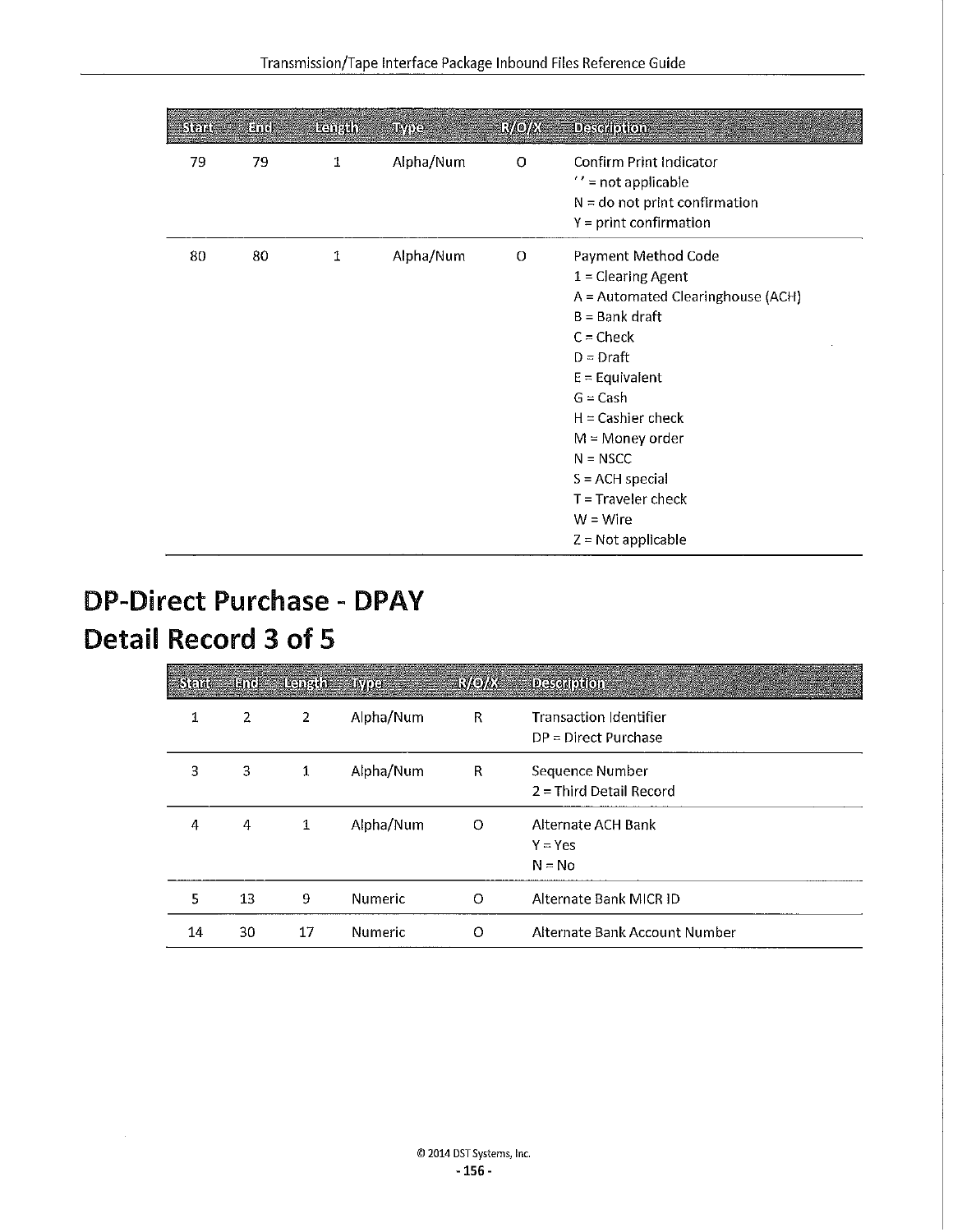| Stine | Encl   | <b>Length</b> | <b>IMPIO</b> | <b>EXORS</b> | Descalption                                                                                                                                                                                                                                                                                                                                                                                                                                        |
|-------|--------|---------------|--------------|--------------|----------------------------------------------------------------------------------------------------------------------------------------------------------------------------------------------------------------------------------------------------------------------------------------------------------------------------------------------------------------------------------------------------------------------------------------------------|
| 31    | 37     | 7             | Numeric      | $\circ$      | Trade Origin ID<br>$0000000 = Not Applied$<br>0000100 = NSCC Broker/Dealer<br>0000101 = NSCC Trust<br>0000102 = NSCC Third Party Administrator<br>$0000200 = DDFS$<br>0000300 = Transmission Processing (BULKS)<br>$0000400 = Hot Wires$<br>$0000500 =$ Switch<br>$0000600 = Wires$<br>$0000700 = RFC$<br>$000070 = AOL$<br>$0000702 =$ CompuServe<br>$0000703$ = MS Marvel<br>$0000704$ = FAN Express<br>0000705 = FAB™ (Financial Asset Builder) |
| 38    | 52     | 15            | Numeric      | R            | <b>NSCC Control Number</b>                                                                                                                                                                                                                                                                                                                                                                                                                         |
| 53    | 53     | 1             | Alpha/Num    | O            | <b>NSCC Correction Code</b><br>$^{\prime\prime}$ or space = No<br>C through $N = Yes$<br>$P = Post-setelement$                                                                                                                                                                                                                                                                                                                                     |
| 54    | 62     | 9             | Alpha/Num    | R            | <b>Representative Number</b>                                                                                                                                                                                                                                                                                                                                                                                                                       |
| 63    | 69     | 7             | Alpha/Num    | $\circ$      | <b>External Tracking Identifier</b>                                                                                                                                                                                                                                                                                                                                                                                                                |
| 70    | 70     | ${\bf 1}$     | Alpha/Num    | O            | Short-Term Trader Bypass Indicator<br>$Y = Bypass$<br>$N = Do$ not bypass                                                                                                                                                                                                                                                                                                                                                                          |
| 71    | 71     | 1             | Alpha/Num    | 0            | Internal Usage                                                                                                                                                                                                                                                                                                                                                                                                                                     |
| 72    | $72\,$ | $\mathbf 1$   | Alpha/Num    | 0            | Split Purchase Election Code<br>Y = Yes, split purchase based upon existing<br>split purchase elections<br>$N = No$ , do not split the purchase<br>Blank = Split Purchase Election does not apply                                                                                                                                                                                                                                                  |
| 73    | 73     | $\mathbf{1}$  | Alpha/Num    | O            | Right of Reinvestment Indicator<br>$Y = Yes$<br>$N = Not Applicable$<br>Note: When this field is set to Y, the ROA value<br>is 13. This value is added to the cost basis<br>transaction.                                                                                                                                                                                                                                                           |
| 74    | 80     | 7             | Alpha/Num    | 0            | Unused                                                                                                                                                                                                                                                                                                                                                                                                                                             |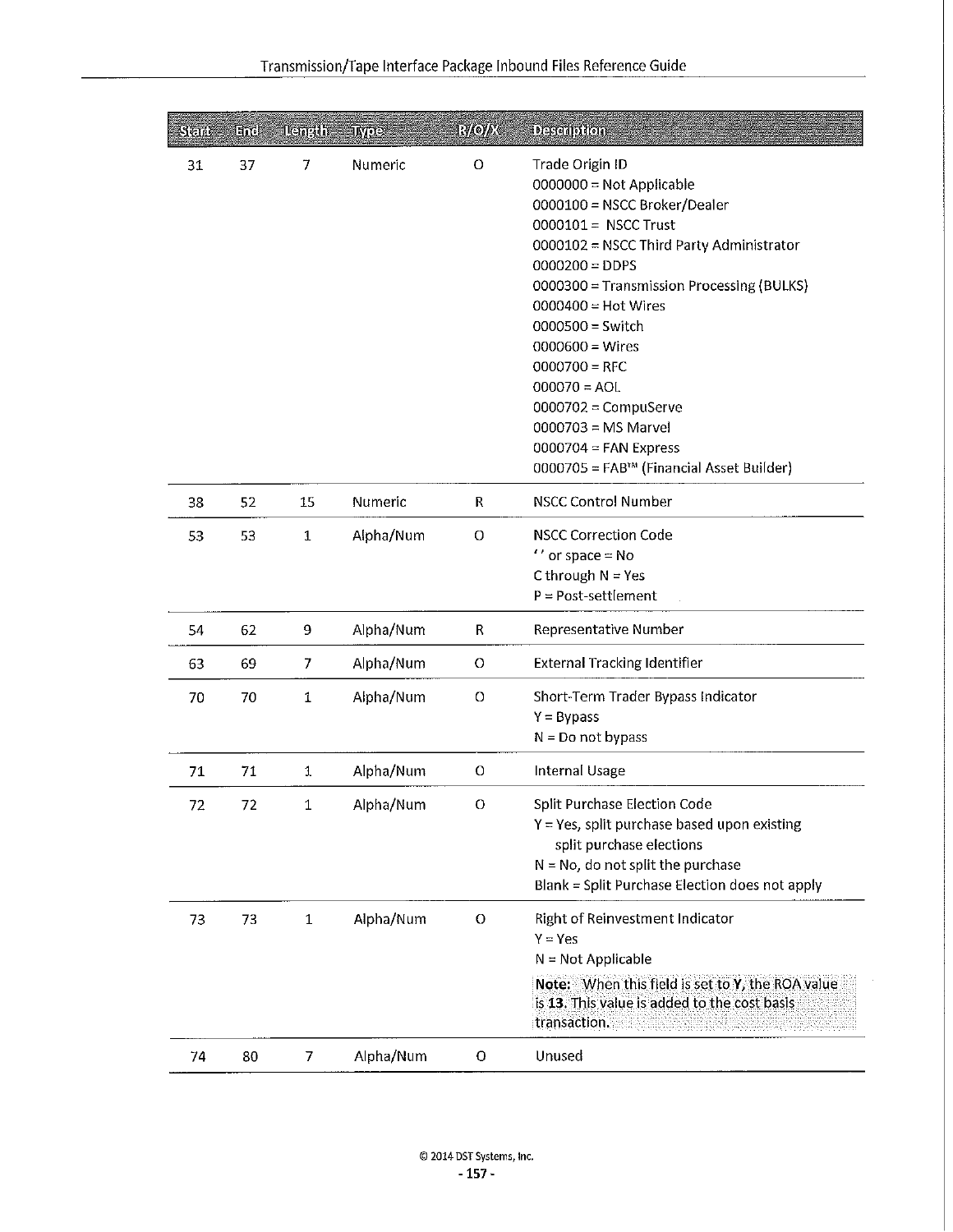## **DP-Direct Purchase - DPAV Detail Record 4 of 5** - **Optional**

This detail record is used for contractual account options. It cannot be used for voluntary accounts.

| Still | 1 Tatol        | <b>Lead Add</b> | IMOEI     | <b>Ry/oybx</b> | <b>DESCRIPTION</b>                                                                                          |
|-------|----------------|-----------------|-----------|----------------|-------------------------------------------------------------------------------------------------------------|
| 1     | $\overline{a}$ | 2               | Alpha/Num | R              | <b>Transaction Identifier</b><br>$DP = Direct$ Purchase                                                     |
| 3     | 3              | 1               | Alpha/Num | $\mathsf{R}$   | Sequence Number<br>$4$ = Fourth Detail Record                                                               |
| 4     | 4              | 1               | Alpha/Num | R              | <b>Reduced Fee</b><br>$Y = Reduced Fee$<br>$N = Non Reduceed Fee$                                           |
| 5     | 5              | 1               | Alpha/Num | R              | Government Allotment Purchase<br>Y = Government Allotment Purchase<br>N = Non Government Allotment Purchase |
| 6     | 12             | 7               | Alpha/Num | $\circ$        | AFL-Financial Institution ID                                                                                |
| 13    | 21             | 9               | Alpha/Num | $\circ$        | AFL-Financial Institution Branch ID                                                                         |
| 22    | 30             | 9               | Alpha/Num | O              | AFL-Financial Institution Branch<br>Representative ID                                                       |
| 31    | 31             | 1               | Alpha     | O              | AFL-Financial Institution PCS ROL Code<br>$C =$ clearing<br>$E =$ executing<br>$Z = not applicable$         |
| 32    | 80             | 49              | Alpha/Num | Χ              | Unused                                                                                                      |

## **DP-Direct Purchase - DPAV Detail Record 5 of 5**

| Sal | The | <b>Temaha</b> | <b>ANDER</b>   | <b>TAGAYES</b> | <b>Contract Contract Contract Contract Contract Contract Contract Contract Contract Contract Contract Contract Contract Contract Contract Contract Contract Contract Contract Contract Contract Contract Contract Contract Contr</b><br><b>Desemblion</b> |
|-----|-----|---------------|----------------|----------------|-----------------------------------------------------------------------------------------------------------------------------------------------------------------------------------------------------------------------------------------------------------|
|     | 2   | 2             | Alpha/Num      | R              | <b>Transaction Identifier</b><br>$DP = Direct$ Purchase                                                                                                                                                                                                   |
| 3   | 3   |               | Alpha/Num      | R              | Sequence Number<br>$5 =$ fifth detail record                                                                                                                                                                                                              |
| 4   | 14  | 11            | <b>Numeric</b> | O              | TIP External Tracking Identifier                                                                                                                                                                                                                          |
| 15  | 80  | 66            | Alpha/Num      |                | Unused                                                                                                                                                                                                                                                    |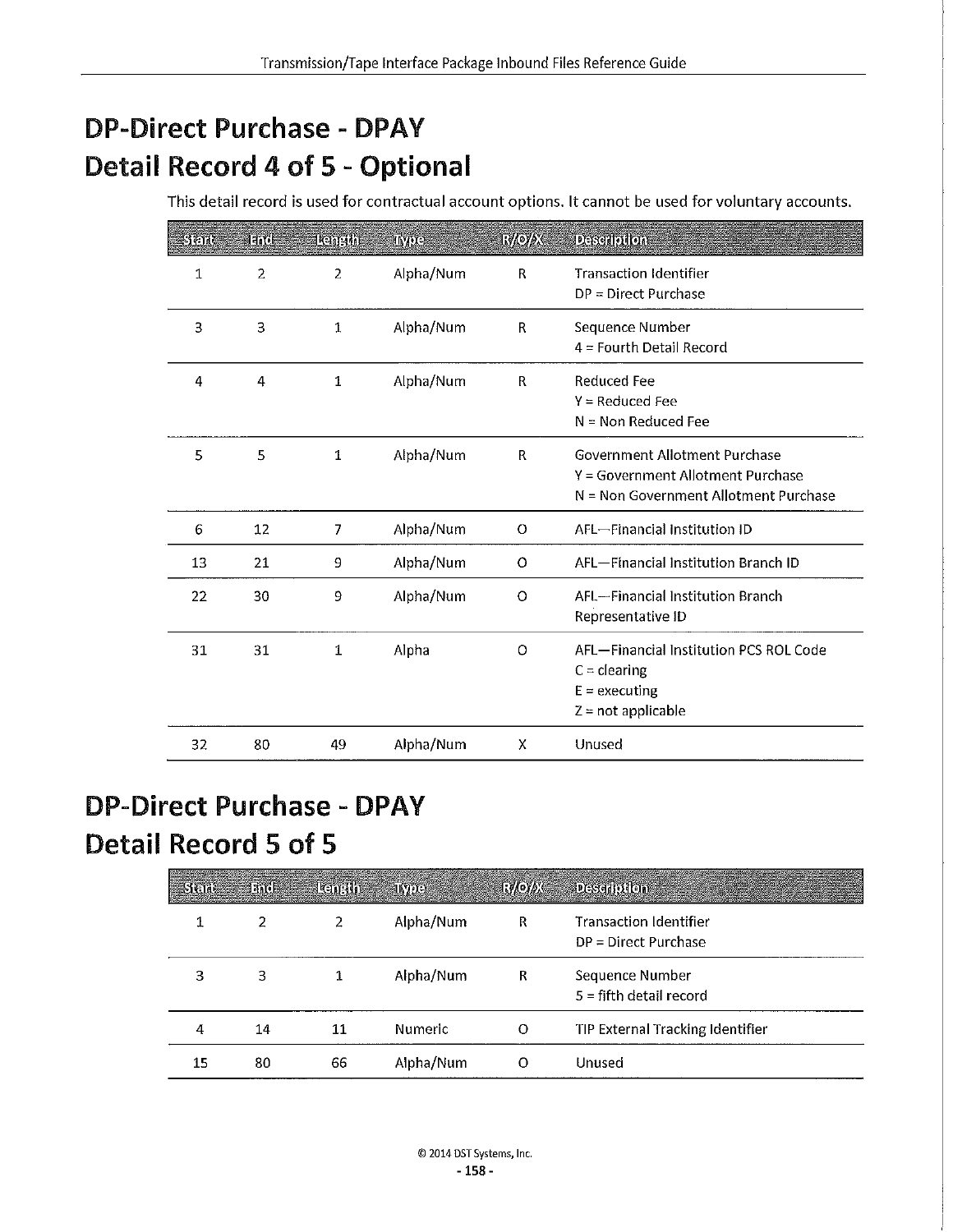## **DP-Direct Purchase** - **DFUNP Overview**

Direct purchase, direct payments through fund (DFUNP), provides a means of processing purchase transactions where the shareholder's payment is deposited directly to the fund's custodial bank. The direct payments through fund process is generally used for money market transactions; however, it may also be used to update purchase transactions in any type of fund. DFUNP is usually available for redemption immediately.

**Note;** The results of direct purchase, direct payments through fund (DFUNP) transactions post to the Financial Transaction File database.

## **Trailer Record**

Totals should be added to total purchase and total purchase dollars in the trailer record.

## **Related Report**

Batch Transmission Errors Transaction ID: DFUNP (R02351)

## **DP-Direct Purchase** - **DFUNP Detail Record 1 of 8**

| Steid | Em             | <u> Kanada</u> | บทออ      | <b>EMOVE</b>   | <b>Description</b>                                                                                                              |
|-------|----------------|----------------|-----------|----------------|---------------------------------------------------------------------------------------------------------------------------------|
| 1     | $\overline{2}$ | $\overline{2}$ | Alpha/Num | R              | <b>Transaction Identifier</b><br>$DP = Direct$ Purchase                                                                         |
| 3     | 3              | 1              | Alpha/Num | R              | Sequence Number<br>$1 =$ first detail record                                                                                    |
| 4     | 5              | $\overline{c}$ | Alpha/Num | $\mathbf R$    | <b>Transaction Type</b><br>$02$ = direct purchase-good funds                                                                    |
| 6     | 13             | 8              | Numeric   | R              | Trade Date (CCYYMMDD)                                                                                                           |
| 14    | 16             | 3              | Alpha/Num | $\overline{O}$ | As-of Reason Code<br>Required if as-of trade date                                                                               |
| 17    | 25             | 9              | Alpha/Num | R              | Committee for Uniform Securities Identification<br>Procedure (CUSIP) Number or Fund Code                                        |
| 26    | 26             | $\mathbf{1}$   | Alpha/Num | $\mathbf R$    | CUSIP Number or Fund Code used<br>$C = CUSIP$ number used in position 17-25<br>$F =$ fund code used in position 19-25           |
| 27    | 46             | 20             | Alpha/Num | R              | <b>Account Number</b>                                                                                                           |
| 47    | 47             | 1              | Alpha/Num | R.             | Account Number Code<br>$F =$ fund account number used in position 36-46<br>$E =$ external account number used in position 27-46 |
| 48    | 54             | $\overline{7}$ | Numeric   | $\circ$        | Firm/Dealer Number                                                                                                              |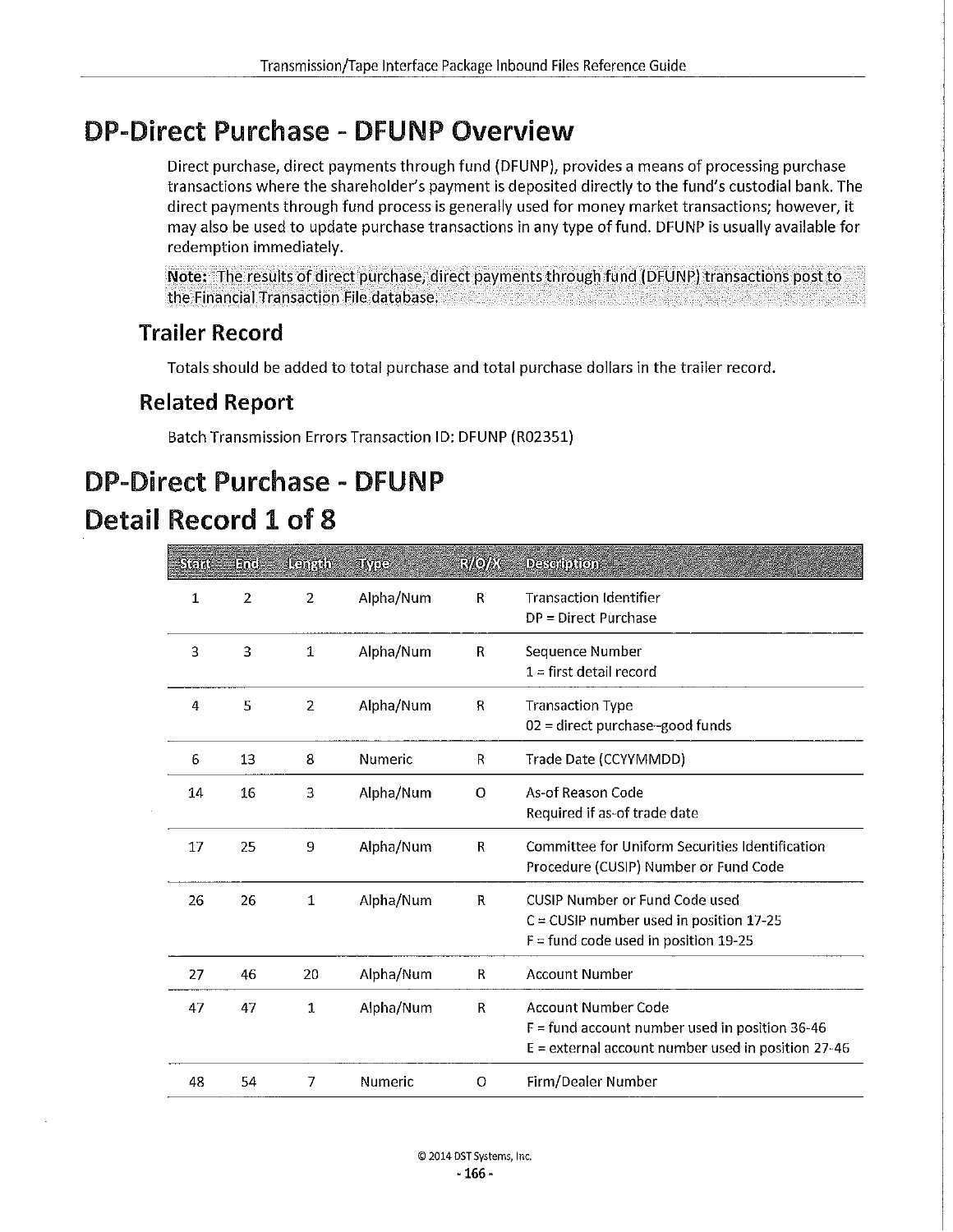| <b>SER</b> |    | End Rength | <b>INVOCE</b> | <b>EMOIL</b> | <b>Designation</b>                                                         |
|------------|----|------------|---------------|--------------|----------------------------------------------------------------------------|
| 55         | 63 | 9          | Alpha/Num     | $\circ$      | Firm/Dealer Branch Number<br>(required if external account number is used) |
| 64         | 70 |            | Numeric       | R            | <b>Batch Number</b>                                                        |
| 71         | 71 |            | Alpha/Num     | R            | Pre-noon/post-noon Trade<br>$0 = post-noon$<br>$1$ = pre-noon              |
| 72.        | 80 | 9          | Numeric       | х            | Group Number                                                               |

## **DP-Direct Purchase** - **DFUNP Detail Record 2 of 8**

| Sterite | Ħú             | <b>Demath</b>  | <b>LOVER</b> | 1://e//X    | <b>Desemption</b>                                                                      |
|---------|----------------|----------------|--------------|-------------|----------------------------------------------------------------------------------------|
| 1       | $\overline{2}$ | $\overline{a}$ | Alpha/Num    | R           | <b>Transaction Identifier</b><br>$DP = Direct$ Purchase                                |
| З       | 3              | $\mathbf 1$    | Alpha/Num    | R           | Sequence Number<br>$2 =$ Second detail record                                          |
| 4       | 18             | 15             | Numeric      | $\mathsf R$ | Gross Amount (2 decimal places)<br>or<br>Total Shares (4 decimal places)               |
| 19      | 19             | $1\,$          | Alpha/Num    | R           | Share/Dollar Indicator<br>$'$ or $0$ = shares used<br>$1 =$ dollars used               |
| 20      | 21             | 2              | Numeric      | X           | Discount Category                                                                      |
| 22      | 30             | 9              | Numeric      | Χ           | <b>Cumulative Discount Number</b>                                                      |
| 31      | 31             | $\mathbf 1$    | Alpha/Num    | R           | Certificate Issuance Code<br>$0 = Do$ not issue certificate<br>$1 =$ Issue certificate |
| 32      | 32             | $\mathbf{1}$   | Alpha/Num    | X           | Deduct Wire Fee<br>$N = Do$ not deduct fee<br>$Y = Deduct fee$                         |
| 33      | 40             | 8              | Alpha/Num    | O           | Payment Date (CCYYMMDD)<br>(daily accrual starts on payment date plus one day)         |
| 41      | 41             | $\mathbf 1$    | Alpha/Num    | O           | Sweep Indicator (DFUNP)<br>$0 = Not$ a sweep<br>$1 =$ Sweep                            |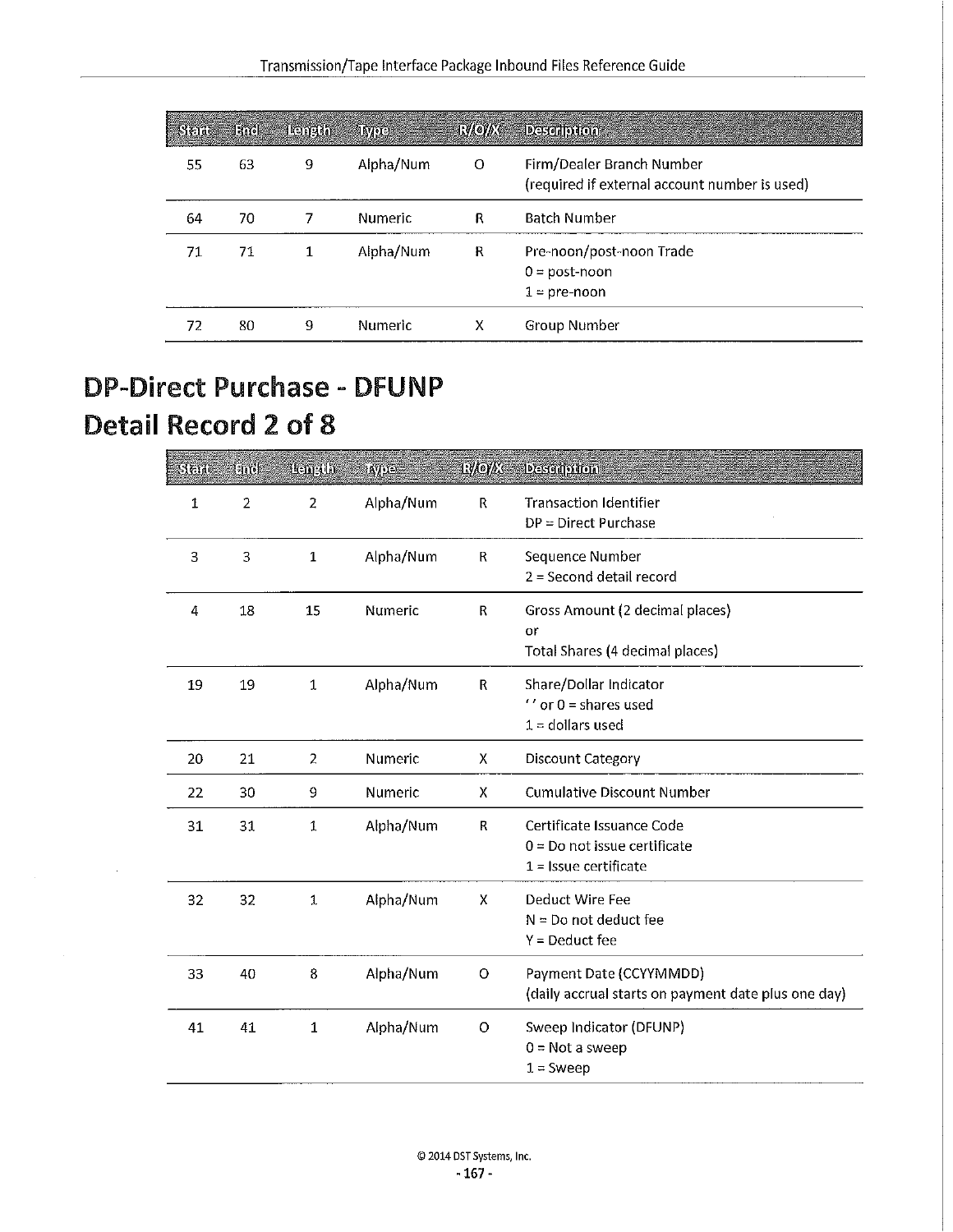| $\operatorname{Stil}_2$ | Hîd | <b>Banadh</b>    | TYPES     | <b>RAOK</b> | <b>Desertoion</b>                                                                                                                                                                                                                                                                                                                                        |
|-------------------------|-----|------------------|-----------|-------------|----------------------------------------------------------------------------------------------------------------------------------------------------------------------------------------------------------------------------------------------------------------------------------------------------------------------------------------------------------|
| 42                      | 42  | 1                | Alpha/Num | O           | Fee Indicator<br>$0 = Not$ applicable<br>$F = Flat fee$<br>$P = Percentage fee$                                                                                                                                                                                                                                                                          |
| 43                      | 43  | $\mathbf 1$      | Alpha/Num | X           | <b>NAV Transaction</b><br>$0 = Not NAV$<br>$1 = NAV$                                                                                                                                                                                                                                                                                                     |
| 44                      | 44  | 1                | Alpha/Num | X           | Reduced Price Code<br>$0 = no$ reduced price<br>$1 =$ reduced price                                                                                                                                                                                                                                                                                      |
| 45                      | 46  | $\boldsymbol{2}$ | Alpha/Num | Χ           | Exception Code (DPAY and AUTOBUY)<br>$00 =$ regular purchase<br>$01 = NAV$ purchase<br>$02 = NAV$ purchase<br>$06 =$ reduced price<br>08 = regular exchange<br>$11 =$ good funds<br>12 = government direct deposit (tran code 020-002)<br>13 = NAV purchase (no confirmation; tran code<br>001-009)<br>14 = NSCC (one-sided exchange; tran code 038-012) |
| 47                      | 48  | $\overline{2}$   | Alpha/Num | O           | <b>Exception Code</b><br>(DFUNP)<br>$00 = no exception$<br>$01$ = exception fund<br>$02$ = exception plan<br>05 = automatic purchase                                                                                                                                                                                                                     |
| 49                      | 49  | $\mathbf{1}$     | Alpha/Num | x           | Nondeductible IRA<br>$^{\prime\prime}$ or 0 = nondeductible<br>$1 =$ deductible                                                                                                                                                                                                                                                                          |
| 50                      | 50  | $\mathbf{1}$     | Alpha/Num | x           | Override Minimum/Maximum<br>$N =$ do not override<br>$Y = override$                                                                                                                                                                                                                                                                                      |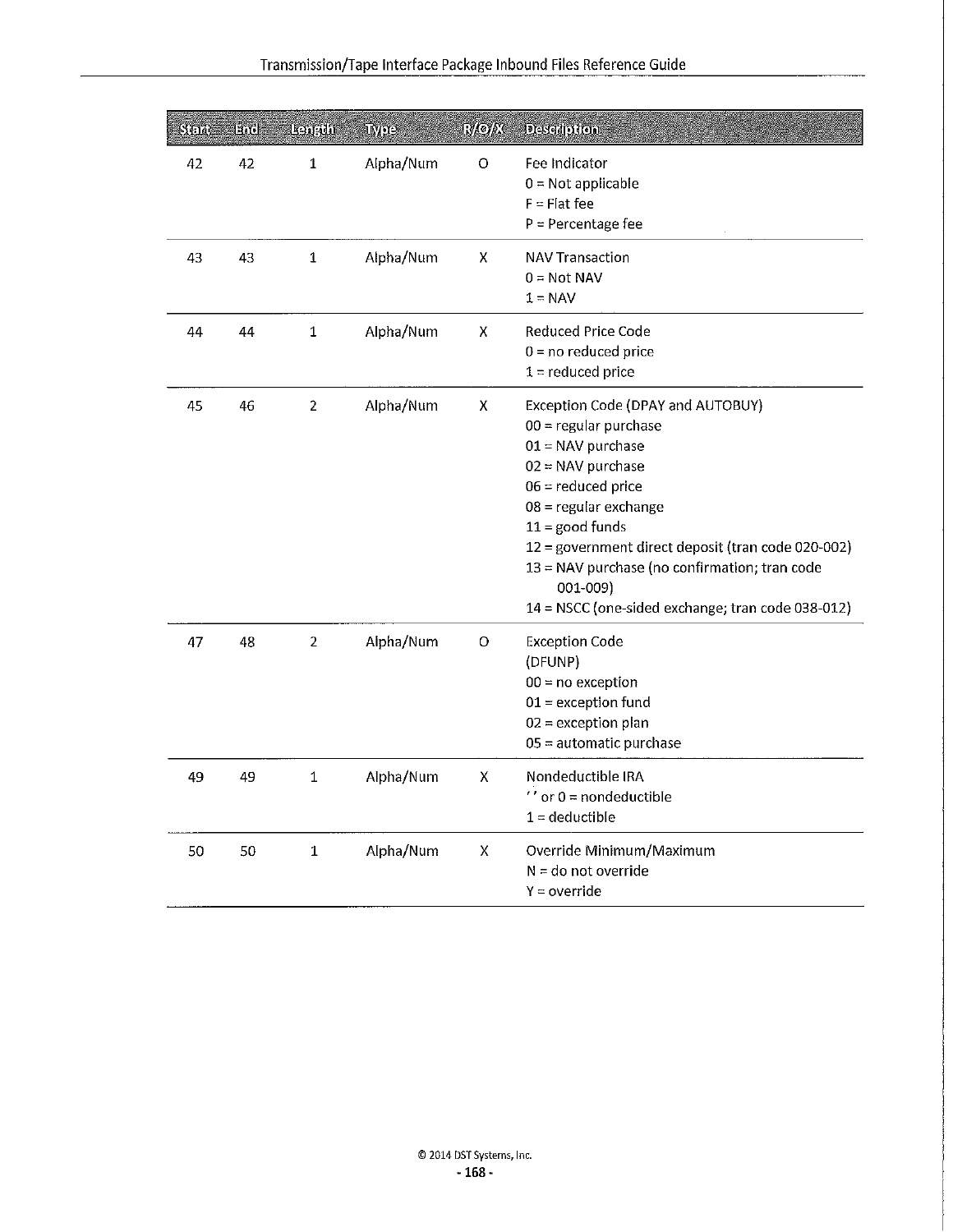| $\overline{\rm Steth}$ | lari | <b>Isonyin</b>                                        | <b>TAGE</b> | <b>RAOTE</b> | <b>Desedodon</b>                                                                                                                                                                                                                                                                                                                                                                                                                                                                                                                                                                                                                                                                                                                                                                                              |
|------------------------|------|-------------------------------------------------------|-------------|--------------|---------------------------------------------------------------------------------------------------------------------------------------------------------------------------------------------------------------------------------------------------------------------------------------------------------------------------------------------------------------------------------------------------------------------------------------------------------------------------------------------------------------------------------------------------------------------------------------------------------------------------------------------------------------------------------------------------------------------------------------------------------------------------------------------------------------|
| 51                     | 51   | $\mathbf{1}% _{T}=\mathbf{1}_{T}\times\mathbf{1}_{T}$ | Alpha/Num   | x            | Contribution Type Code<br>$1$ = employer current year<br>$2$ = employer prior year<br>$3$ = employee current year<br>$4$ = employee prior year<br>$5$ = salary reduction current year<br>$6$ = salary reduction prior year<br>$7$ = employer salary reduction current year<br>8 = employer salary reduction prior year<br>$9 =$ Roth IRA conversion<br>$A =$ contribution type RCH<br>$B =$ contribution type RCH - prior<br>$C =$ contribution rollover<br>$D =$ contribution rollover earnings<br>$E =$ current year contribution<br>$F =$ earnings<br>$G = QTSP - RLO - negative earnings$<br>$H = QTSP - RLO - negative earnings value$<br>$I = non-owner - current year$<br>$J = non-owner - prior year$<br>$K =$ conversion in<br>$L =$ conversion in earnings<br>$M =$ conversion in negative earnings |
| 52                     | 52   | $\mathbf 1$                                           | Numeric     | R            | Mailing Code<br>(required only if a certificate was issued in position<br>31 of detail record 2)<br>$0$ = certificates to dealer<br>$1$ = certificates to shareholder<br>$2$ = certificates to special<br>$3$ = certificates to dividend mail<br>$4$ = certificates to special instructions<br>$5$ = certificates to transfer agent<br>$6$ = certificates to clearing agent                                                                                                                                                                                                                                                                                                                                                                                                                                   |
| 53                     | 53   | 1                                                     | Alpha/Num   | O            | Override Purchase Hold Period Flag<br>$N = Do$ not override<br>$Y = Override$                                                                                                                                                                                                                                                                                                                                                                                                                                                                                                                                                                                                                                                                                                                                 |
| 54                     | 56   | 3                                                     | Numeric     | O            | Override Purchase Hold Period Days<br>(valid only if Override Purchase Hold Period flag = Y)<br>000 = automatically collected                                                                                                                                                                                                                                                                                                                                                                                                                                                                                                                                                                                                                                                                                 |
| 57                     | 63   | 7                                                     | Alpha/Num   | x            | Exchange "From" Fund<br>(may use the fund short literal)                                                                                                                                                                                                                                                                                                                                                                                                                                                                                                                                                                                                                                                                                                                                                      |
| 64                     | 78   | $15\,$                                                | Numeric     | x            | LOI Contract Amount (2 decimal places)                                                                                                                                                                                                                                                                                                                                                                                                                                                                                                                                                                                                                                                                                                                                                                        |

 $\hat{\mathcal{A}}$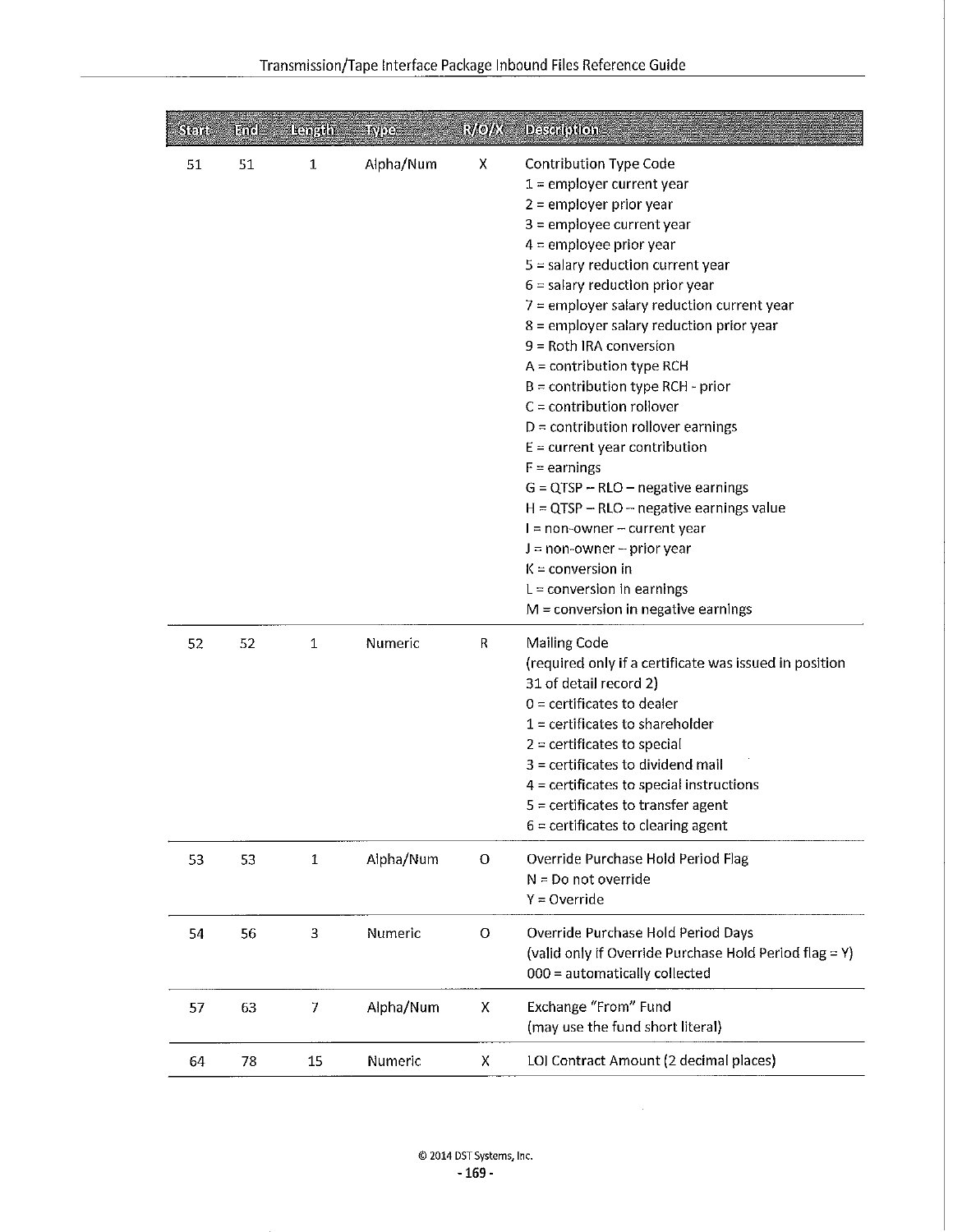|    |    | Statt End   kength Tiype |           |   | R/O/X Description                                                        |
|----|----|--------------------------|-----------|---|--------------------------------------------------------------------------|
| 79 | 80 | 2                        | Alpha/Num | O | Confirm Print Code<br>$Y = Yes$<br>$N = No$<br>$B$ lank = Not applicable |
| 80 | 80 |                          | Alpha/Num |   | Payment Code                                                             |

## **DP-Direct Purchase - DFUNP Detail Record 3 of 8**

| Sen          | Hod            | Ranath         | uvos      | <b>HOW</b>  | <b>Description</b>                                                                    |
|--------------|----------------|----------------|-----------|-------------|---------------------------------------------------------------------------------------|
| $\mathbf{1}$ | $\overline{2}$ | $\overline{2}$ | Alpha/Num | ${\sf R}$   | <b>Transaction Identifier</b><br>$DP = Direct$ Purchase                               |
| 3            | 3              | $\mathbf 1$    | Alpha/Num | $\mathsf R$ | Sequence Number<br>$3$ = Third detail record                                          |
| 4            | 62             | 59             | Alpha/Num | $\circ$     | Alternate ACH Bank Info Code<br>$Y = Yes$<br>$N = No$                                 |
| 5            | 13             | 9              | Numeric   |             | Alt Bank Micr ID                                                                      |
| 14           | 30             | 17             | Numeric   |             | Alt Bank Account Number Unedited                                                      |
| 31           | 37             | 7              | Numeric   |             | Trade Origin ID                                                                       |
| 38           | 52             | 15             | Alpha/Num |             | <b>NSCC Control Number</b>                                                            |
| 53           | 53             | $\mathbf 1$    | Alpha/Num |             | <b>NSCC Correction Code</b><br>$Blank = No$<br>$C = Yes$<br>$P =$ Correction Post STL |
| 54           | 62             | 9              | Alpha/Num |             | NSCC Rep Number                                                                       |
| 63           | 69             | 7              | Alpha/Num | $\circ$     | <b>External Tracking Identifier</b>                                                   |
| 70           | 70             | 1              | Alpha/Num | $\circ$     | Short-Term Trader Bypass Indicator<br>$Y = Bypass$<br>$N = Do$ not bypass             |
| 71           | 71             | $\mathbf 1$    | Alpha/Num | $\circ$     | In Plan Transfer Code<br>$Y = Yes$<br>$N = No$                                        |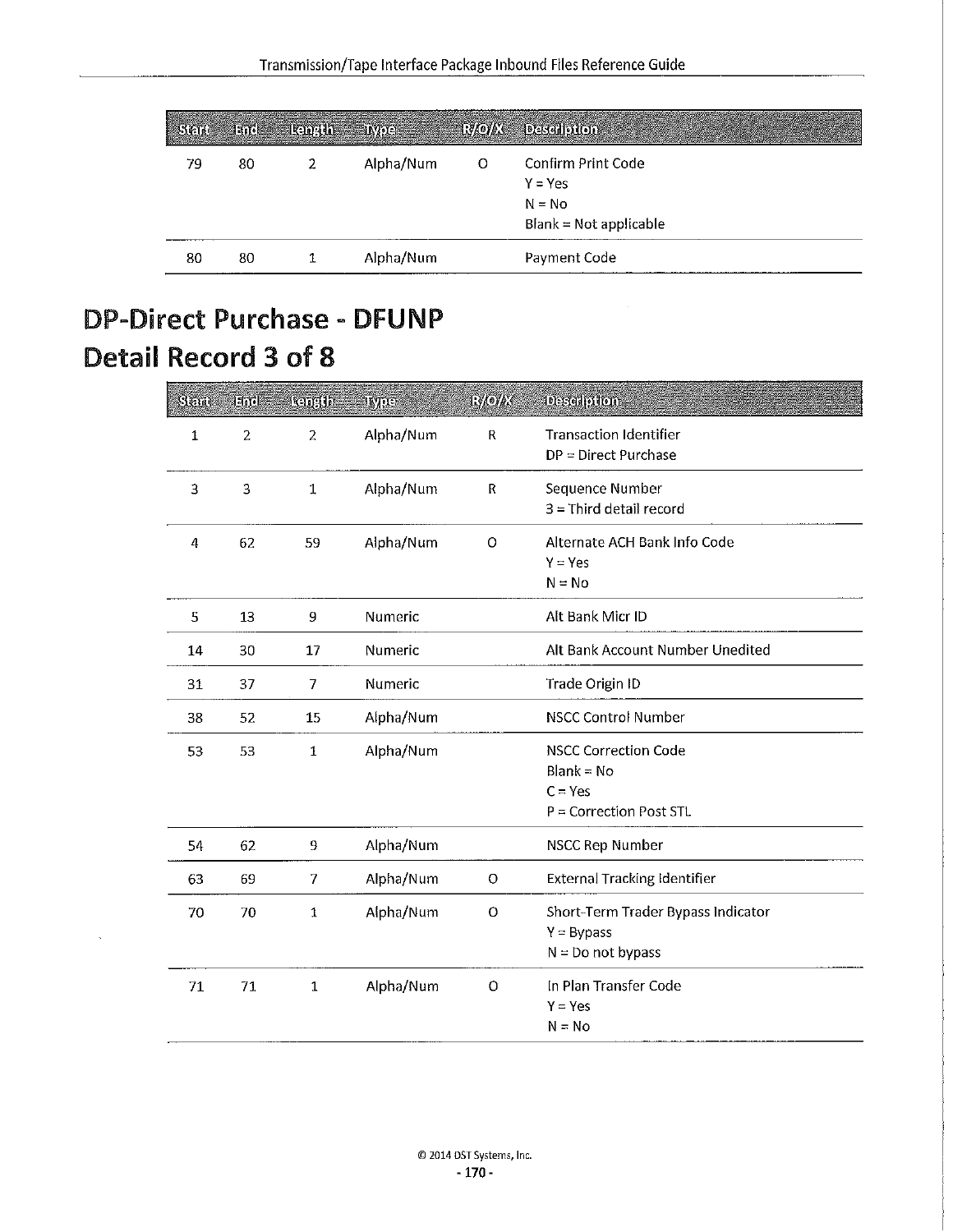| <b>Astric</b> | Eme | <b>Kanada</b> | <b>ANDO</b> | <b>EVAOYA</b> | <b>Description</b>                                                                                                                                                                                   |
|---------------|-----|---------------|-------------|---------------|------------------------------------------------------------------------------------------------------------------------------------------------------------------------------------------------------|
| 72            | 72  | 1             | Alpha/Num   | $\Omega$      | Split Purchase Election Code<br>$Y = Yes$ , split purchase based upon existing<br>split purchase elections<br>$N = No$ , do not split the purchase<br>Blank = Split Purchase Election does not apply |
| 73            | 73  | 1             | Alpha/Num   | $\Omega$      | Right of Reinvestment Indicator<br>$Y = Yes$<br>$N = Not$ applicable                                                                                                                                 |
|               |     |               |             |               | Note: When this field is flagged as Y, the ROA<br>value is set to 13. This value is added to the<br>cost basis transaction.                                                                          |
| 74            | 80  |               | Alpha/Num   | ∩             | Unused                                                                                                                                                                                               |

## **DP-Direct Purchase - DFUNP Detail Record 4 of 8 - Optional**

This detail record is used for contractual account options. It cannot be used for voluntary accounts.

| Stel | Ent            | <b>Lemada</b>  | etiva     | <b>EMOR'S</b> | <b>Description</b>                                                                                          |
|------|----------------|----------------|-----------|---------------|-------------------------------------------------------------------------------------------------------------|
| 1    | $\overline{2}$ | $\overline{2}$ | Alpha/Num | R             | <b>Transaction Identifier</b><br>$DP = Direct$ Purchase                                                     |
| 3    | 3              | $\mathbf{1}$   | Alpha/Num | R             | Sequence Number<br>$4 =$ fourth detail record                                                               |
| 4    | 4              | 1              | Alpha/Num | R             | Reduced Fee<br>$Y = Reduced Fee$<br>$N = Non$ Reduced Fee                                                   |
| 5    | 5              | $\mathbf{1}$   | Alpha/Num | $\mathsf{R}$  | Government Allotment Purchase<br>Y = Government Allotment Purchase<br>N = Non Government Allotment Purchase |
| 6    | 12             | 7              | Numeric   | O             | AFL Financial Institution ID                                                                                |
| 13   | 21             | 9              | Alpha/Num |               | AFL Financial Institution Branch ID                                                                         |
| 22   | 30             | 9              | Alpha/Num |               | AFL Finanicial Institution Branch<br>Representative ID                                                      |
| 31   | 31             | 1              | Alpha/Num |               | AFL FI PCS ROL CD<br>$C = Clearing$<br>$E = Execting$<br>$Z = Not applicable$                               |
| 32   | 80             | 49             | Alpha/Num |               | Filler                                                                                                      |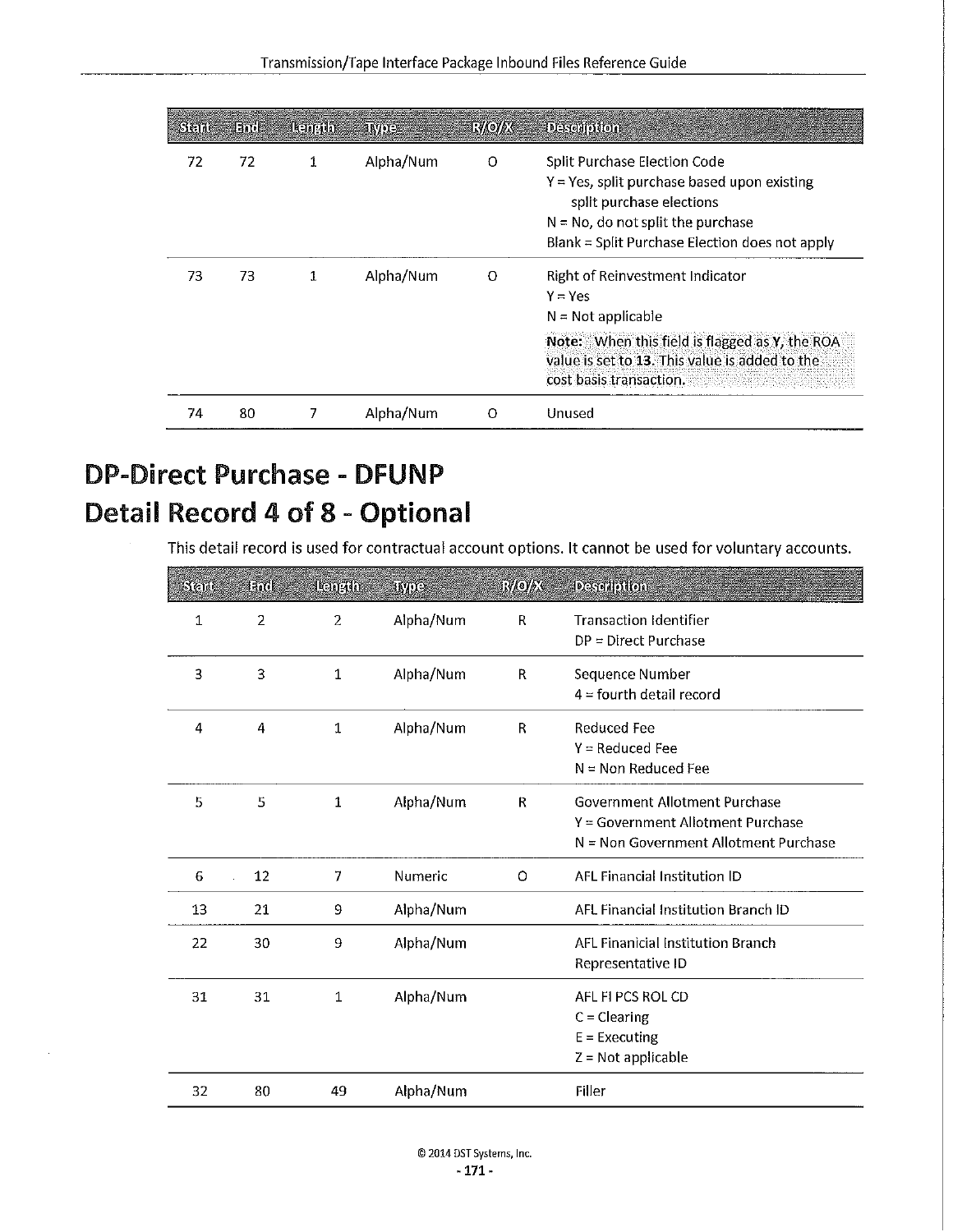## **DP-Direct Purchase - DFUNP Detail Record 5 of 8**

| ाना | Hn:I | <b>READER</b>  | <b>INTO .</b> | <b>RAOYE</b> | <b>Desemblion</b>                                       |
|-----|------|----------------|---------------|--------------|---------------------------------------------------------|
| 1   | 2    | $\overline{2}$ | Alpha/Num     | $\mathsf{R}$ | <b>Transaction Identifier</b><br>$DP = Direct$ Purchase |
| 3   | 3    | 1              | Alpha/Num     | R            | Sequence Number<br>$5 =$ fifth detail record            |
| 4   | 14   | 11             | Numeric       | O            | TIP External Tracking Identifier                        |
| 15  | 17   | 3              | Numeric       | O            | Trade Event External Format Identifier                  |
| 18  | 37   | 20             | Alpha/Num     |              | Trade Event External Identifier                         |
| 38  | 80   | 43             | Alpha/Num     |              | Filler                                                  |

## **DP-Direct Purchase - DFUNP Detail Record 6 of 8**

| នោត | Ent | Hanath | CEIME     | ГМоње | Description                                             |
|-----|-----|--------|-----------|-------|---------------------------------------------------------|
| 1   | 2   | 2      | Alpha/Num | R     | <b>Transaction Identifier</b><br>$DP = Direct$ Purchase |
| 3   | 3   | 1      | Alpha/Num | R     | Sequence Number<br>$6 =$ sixth detail record            |
| 4   | 12  | 9      | Numeric   | O     | Bank MICR ID                                            |
| 13  | 29  | 17     | Alpha/Num | Ω     | <b>Bank Account Number Unedited</b>                     |
| 30  | 46  | 17     | Alpha/Num |       | Bank Sub Account Number Unedited                        |
| 47  | 80  | 34     | Alpha/Num |       | Filler                                                  |